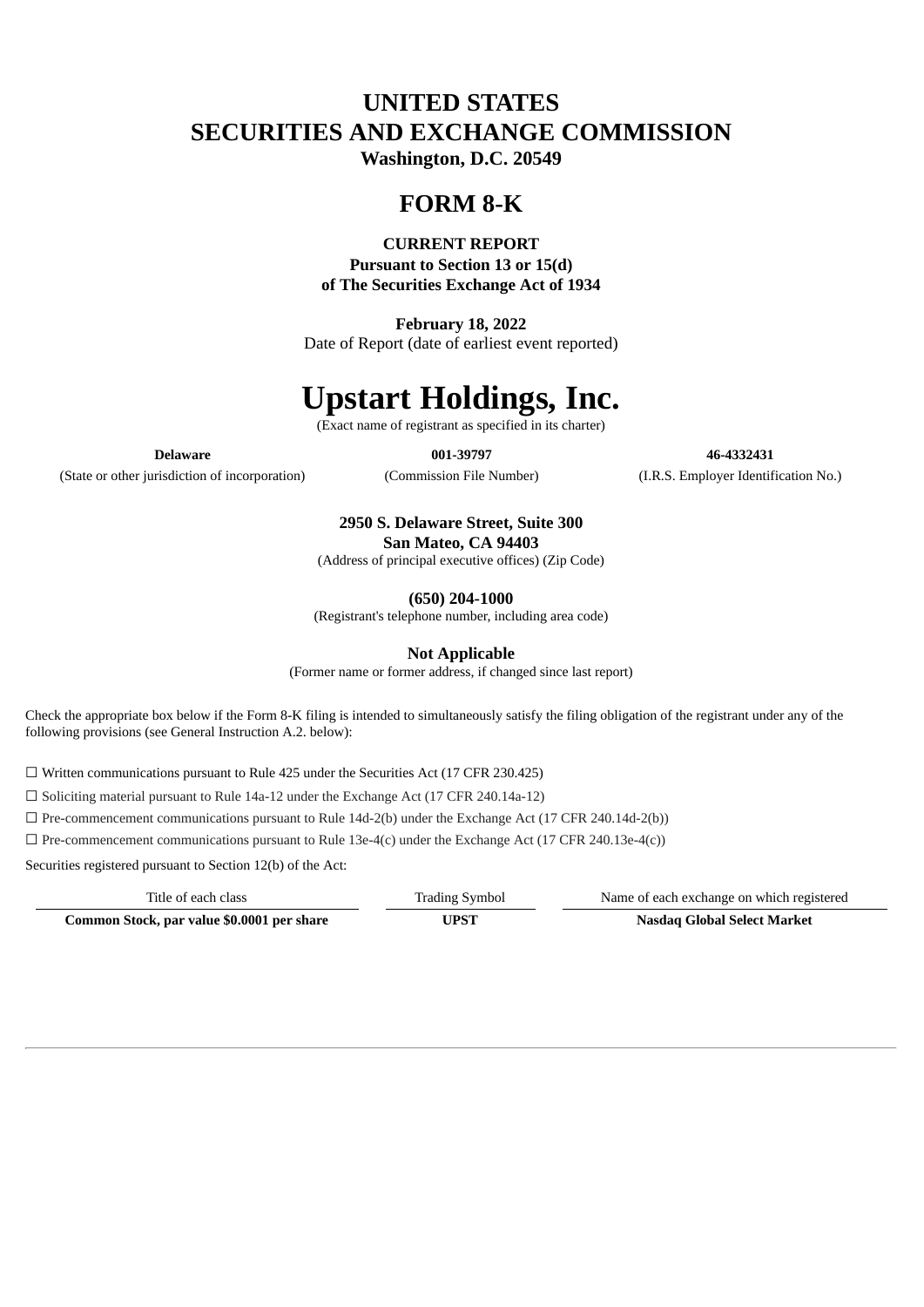Indicate by check mark whether the registrant is an emerging growth company as defined in Rule 405 of the Securities Act of 1933 (§230.405 of this chapter) or Rule 12b-2 of the Securities Exchange Act of 1934 (§240.12b-2 of this chapter).

#### Emerging growth company  $\Box$

If an emerging growth company, indicate by check mark if the registrant has elected not to use the extended transition period for complying with any new or revised financial accounting standards provided pursuant to Section 13(a) of the Exchange Act.  $\Box$ 

#### **Item 8.01 Other Events.**

On February 18, 2022, the Compensation Committee ("Compensation Committee") of the board of directors of Upstart Holdings, Inc. ("Upstart"), after extensive consultation with its independent compensation consultants, approved the grant of a performance-based restricted stock unit ("Performance Award") under our 2020 Equity Incentive Plan to Paul Gu, our co-founder, Senior Vice President, Product and Data Science and a member of our board of directors. The Performance Award is intended to be Mr. Gu's primary compensation for the next seven years and his cash compensation will be limited to the amount necessary to allow him to participate in the broad-based employee benefits generally applicable at Upstart.

The Compensation Committee and board of directors believe that the next seven years are very important to the further development of Upstart and the delivery of value to stockholders. Mr. Gu led the development and building of the automated loan flows and artificial intelligence models that provide us a competitive advantage and currently leads the product and data science teams that continue to develop more accurate AI models and the automation of our processes. His leadership in these key functional areas makes it critical to retain and provide further incentive to Mr. Gu for the next phase of Upstart's lifecycle so that we can continue to deliver stockholder value.

Because of this, the vesting of the Performance Award is heavily weighted toward being earned at higher stock prices (only 21.4% of the Performance Award can be earned if Upstart's stock price does not reach \$347, 2.40x the reference price used to set the targets) and the Performance Award will fully vest as to 687,500 shares only if Upstart's stock price reaches \$616 for a 60 consecutive trading day period (approximately 4.25x the reference price used to set the targets) and certain service conditions are met over a 7-year period.

A summary of the Performance Award is below and is qualified in its entirety by reference to the full text of the Performance Award agreement, which is filed herewith as Exhibit 10.1 and is incorporated herein by reference.

#### *General Structure*

Other than as set forth below in the "Protections" section, Mr. Gu will vest in the Performance Award only if he is employed on a full-time basis through January 1, 2029 (the "Final Measurement Date") and only to the extent that the company stock price targets in the table below are met. The first time that performance will be measured is on January 1, 2027 and achievement will be determined based on the average closing price of Upstart's stock on the 60 consecutive trading days ending immediately prior to that date. If any company stock price target is met at that time, 40% of the cumulative RSUs possible for such company stock price target will vest on that date. One year later on January 1, 2028, the same procedure will be followed and if any higher company stock price target is met up to 80% of the cumulative RSUs possible for such company stock price target, less any RSUs that previously vested, will vest. On the Final Measurement Date, the same procedure will be followed and the cumulative RSUs possible for the highest company stock price target met at such time, less any RSUs that previously vested, will vest.

| Tranche | <b>Company Stock Price</b><br>Target | <b>Increase from</b><br><b>Reference Price</b> | <b>Increase from Prior</b><br><b>Tranche</b> | <b>Number of RSUs</b> | <b>Cumulative RSUs</b><br><b>Possible</b> |
|---------|--------------------------------------|------------------------------------------------|----------------------------------------------|-----------------------|-------------------------------------------|
|         | \$166                                | 14.7%                                          | n/a                                          | 29,399                | 29,399                                    |
|         | \$190                                | 31.3%                                          | 16.6%                                        | 29,399                | 58,798                                    |
|         | \$218                                | 50.7%                                          | 19.4%                                        | 29.399                | 88.197                                    |
|         | \$248                                | 71.4%                                          | 20.7%                                        | 29.399                | 117,596                                   |
|         | \$282                                | 94.9%                                          | 23.5%                                        | 29,399                | 146,995                                   |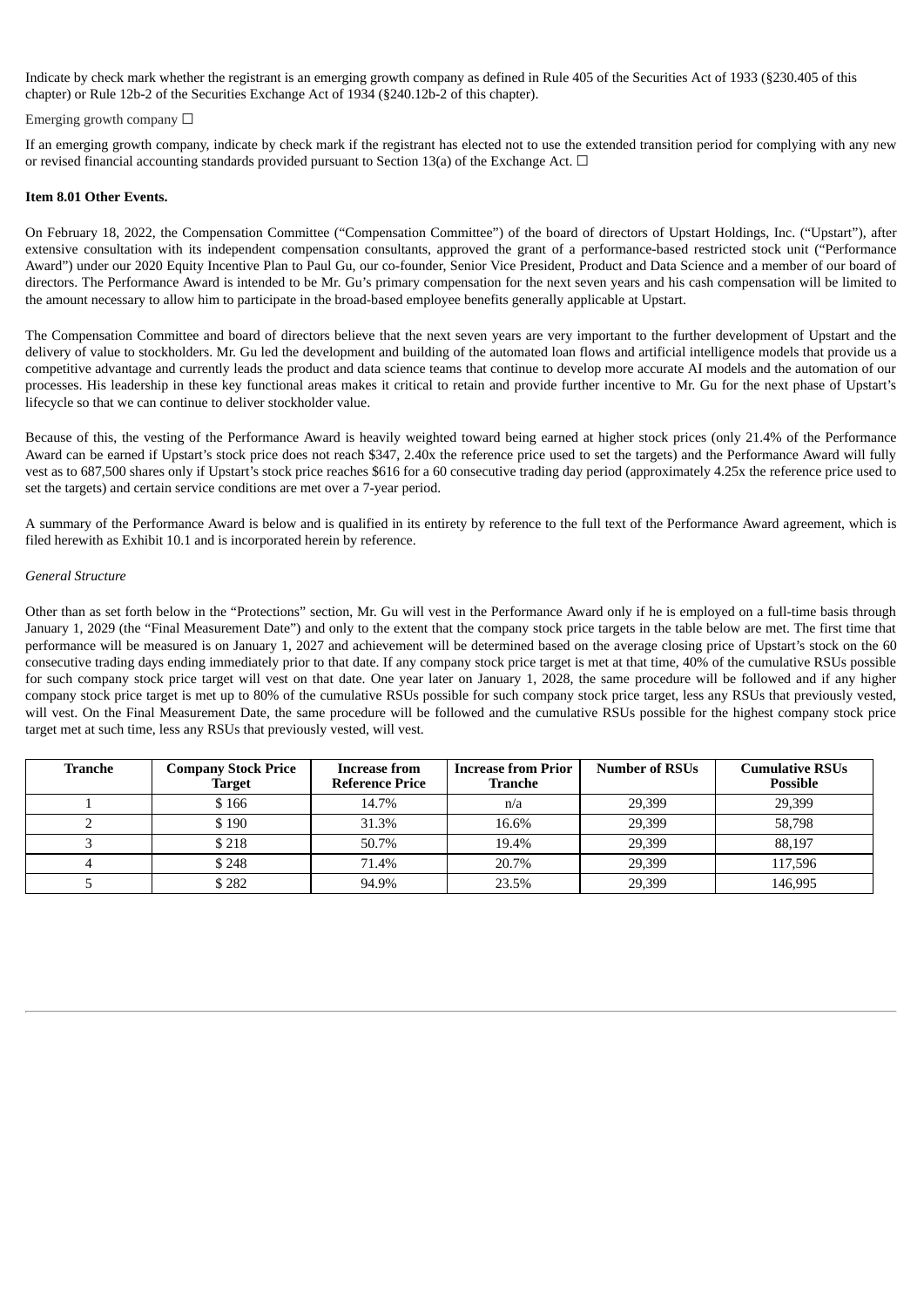| \$347  | 139.8% | 44.9% | 135,127 | 282,122 |
|--------|--------|-------|---------|---------|
| \$ 421 | 191.0% | 51.1% | 135,126 | 417,248 |
| \$ 509 | 251.8% | 60.8% | 135,126 | 552,374 |
| \$616  | 325.8% | 74.0% | 135,126 | 687,500 |

The ability to vest only in up to 40% of the cumulative RSUs possible after 5 years and only up to 80% of the cumulative RSUs possible after 6 years was intentionally structured to ensure that sustained long-term stock price performance has to be achieved. The 40% and 80% limitations do not apply in the case of a change in control prior to the Final Measurement Date. In the case of such a change in control, the per share price paid for Upstart's common stock in the transaction will be compared to the company stock price targets in the table above and the cumulative RSUs possible for the highest company stock price target met at such time, less any RSUs that previously vested, will vest.

#### *Protections*

If Mr. Gu's full-time employment with Upstart is terminated prior to the Final Measurement Date as a result of his death, disability, or a constructive termination (as such terms are defined in the Performance Award agreement), the date of such termination will be a special achievement measurement date and the average closing price of Upstart's stock on the 60 consecutive trading days ending immediately prior to that date will be compared to the company stock price targets in the table and the cumulative RSUs possible for such target will be prorated based on the number of complete calendar quarters between January 1, 2022 and the first anniversary of the termination date, as compared to 28 (but no more than 100%). The result of that pro-ration will be limited to 275,000 RSUs for terminations prior to January 1, 2027 and limited to 550,000 RSU for terminations between December 31, 2026 and January 1, 2028, with the resulting number RSUs vesting.

#### *Other Employment Provisions*

Effective March 1, 2022, Mr. Gu's cash compensation will be decreased to the level necessary to enable him to continue to participate in the broad-based employee benefit plans applicable to all Upstart employees. Additionally, if he is entitled to benefits under Upstart's Executive Change in Control and Severance Policy, his cash severance under that policy will be based on his cash compensation prior to this reduction. The Compensation Committee reserves the right to make further changes to his future compensation.

#### **Item 9.01 Financial Statements and Exhibits.**

#### (d) Exhibits

Exhibit No. Description 10.1 **[Performance](#page-4-0) Award Agreement.**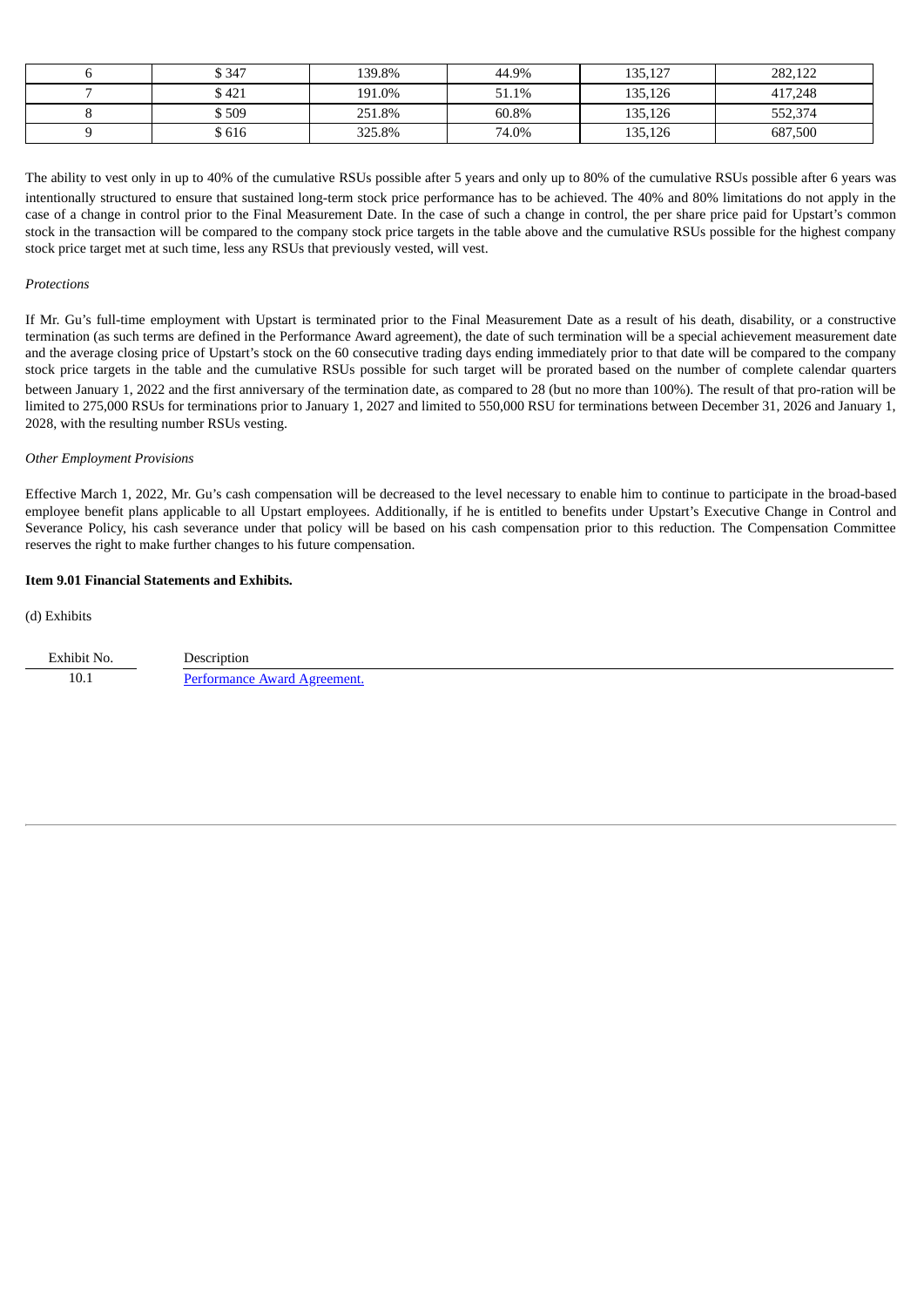#### **SIGNATURES**

Pursuant to the requirements of the Securities Exchange Act of 1934, as amended, the registrant has duly caused this report to be signed on its behalf by the undersigned hereunto duly authorized.

Dated: February 23, 2022 **By:** *Isl* Alison Nicoll

**Upstart Holdings, Inc.**

Alison Nicoll General Counsel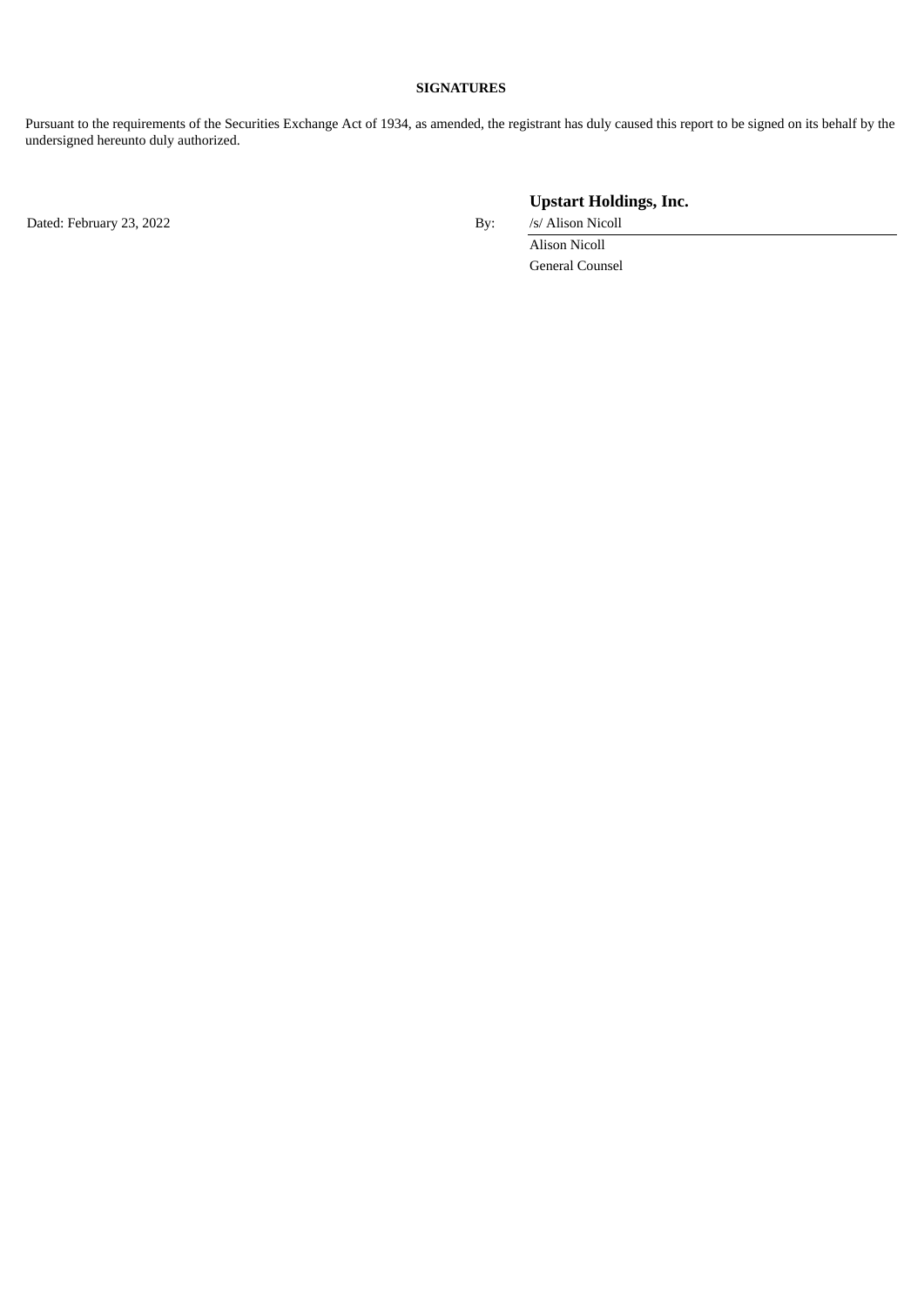**Exhibit 10.1**

## **Upstart Holdings, Inc.**

## **2020 Equity Incentive Plan**

## NOTICE OF RESTRICTED STOCK UNIT AWARD AND

## RESTRICTED STOCK UNIT AGREEMENT

<span id="page-4-0"></span>Capitalized terms that are not defined in this Notice of Restricted Stock Unit Award and Restricted Stock Unit Agreement (the "Notice of Grant"), the Terms and Conditions of Restricted Stock Unit Award and all other exhibits to these documents (all together, the "Agreement") have the meanings given to them in the Upstart Holdings, Inc. 2020 Equity Incentive Plan (the "Pl<u>an</u>").

The Participant has been granted this Restricted Stock Unit ("RSU") award according to the terms below and subject to the terms and conditions of the Plan and this Agreement, as follows:

Participant Paul Gu

Participant I.D.

Grant Number

Grant Date February 20, 2022

Maximum Number of RSUs Granted 687,500

## Vesting Schedule:

The RSUs will vest (if at all) based upon the achievement of the service-based and performance-based condition set forth in Schedule 1 and the other provisions of this Agreement. The actual number of RSUs that vest, if any, may be lower than the Maximum Number of RSUs Granted set forth above depending on the extent to which the vesting criteria are satisfied.

The Participant will receive a benefit with respect to an RSU only if it vests (the date on which an RSU vests, the "Vesting Date").

The RSUs will terminate pursuant to Sections 3 and 4 of Schedule 1 if they fail to vest on or prior to the events specified in Schedule 1.

The Participant's signature below (or Participant's electronic signature or other electronic acknowledgement or acceptance of this Agreement or Award) indicates that:

a. He agrees that this Restricted Stock Unit award is granted under and governed by the terms and conditions of the Plan and this Agreement, including their exhibits and appendices.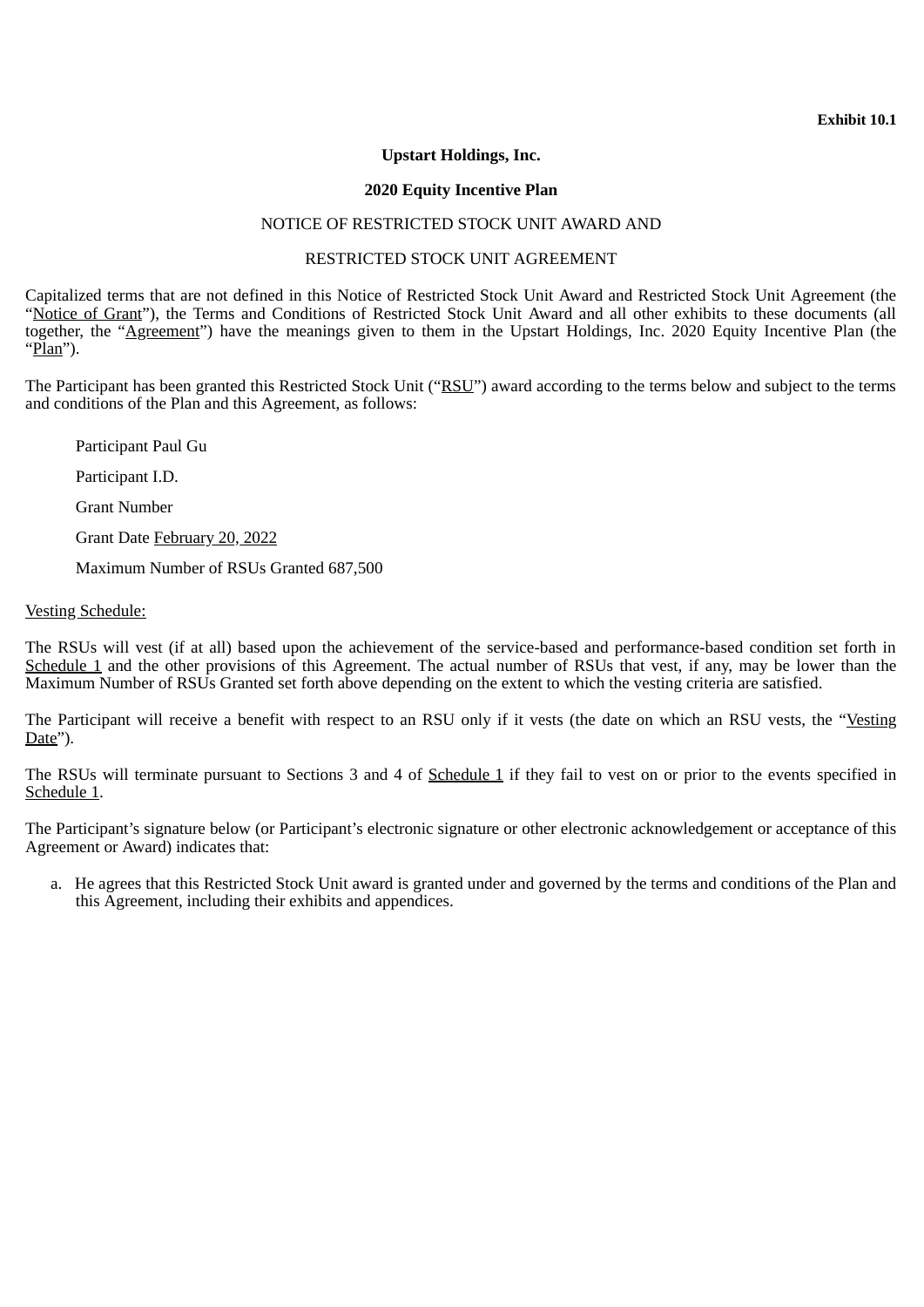- a. He understands that the Company is not providing any tax, legal, or financial advice and is not making any recommendations regarding his participation in the Plan or his acquisition or sale of Shares.
- a. He has reviewed the Plan and this Agreement, has had an opportunity to obtain the advice of personal tax, legal, and financial advisors prior to signing this Agreement, and fully understands all provisions of the Plan and Agreement. He will consult with his own personal tax, legal, and financial advisors before taking any action related to the Plan.
- a. He has read and agrees to each provision of Section 9 of this Agreement.
- a. He will notify the Company of any change to the contact address below.
- b. He acknowledges and agrees that unless otherwise required to comply with Applicable Laws, these RSUs will be subject to recoupment under any clawback policy that the Company adopts pursuant to Section 16(d) of the Plan.

PARTICIPANT

Signature

Address:

\_\_\_\_\_\_\_\_\_\_\_\_\_\_\_\_\_\_\_\_\_\_\_\_\_\_\_

\_\_\_\_\_\_\_\_\_\_\_\_\_\_\_\_\_\_\_\_\_\_\_\_\_\_\_\_\_\_\_\_\_\_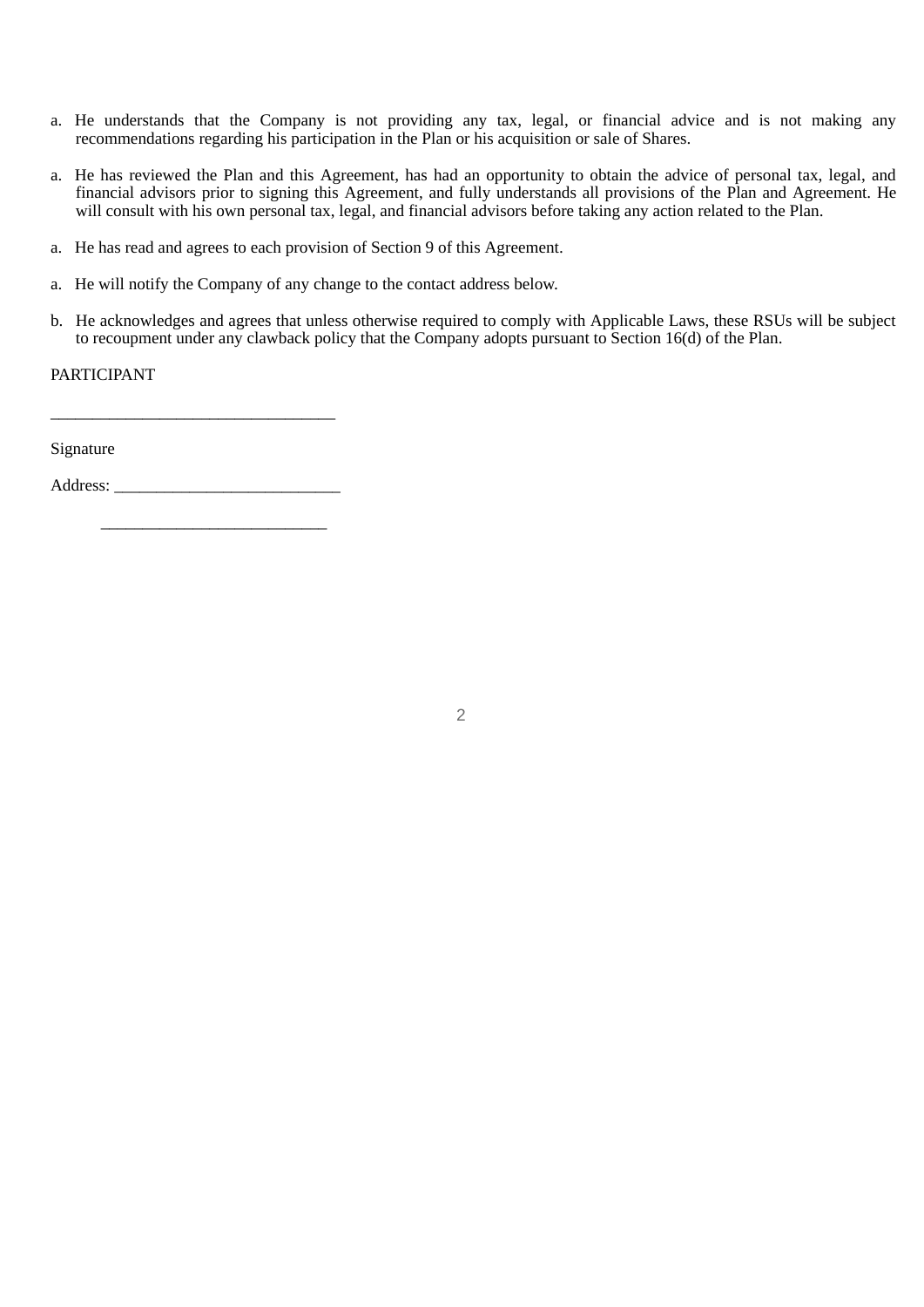#### **SCHEDULE 1**

#### **PERFORMANCE MATRIX**

Capitalized terms used in this Schedule 1 will have the meanings prescribed to them under the Plan or the Agreement, as applicable, unless otherwise defined herein.

## **SECTION 1. RSU VESTING SCHEDULE**

(a) Subject to the limits in paragraph (c), the actual number of RSUs subject to this Award that will vest will be determined as shown in paragraph (b) based upon the achievement of Company Stock Price Targets (the "Performance-Based Condition") on Achievement Measurement Dates, provided that Participant also meets the Service-Based Condition on such Achievement Measurement Date. For purposes of clarity, if Participant satisfies the Service-Based Condition on an applicable Achievement Measurement Date but fails to satisfy the Service-Based Condition before the applicable vested RSUs are settled pursuant to Section 2 of the Agreement, such vested RSUs will still be settled pursuant to Section 2 of the Agreement.

(b) To satisfy the Performance-Based Condition for a Tranche, the Company Stock Price must equal or exceed the Company Stock Price Target on an Achievement Measurement Date. To the extent that at least one Tranche has been achieved, the number of RSUs eligible to vest will be based on linear interpolation between Company Stock Price Targets. Subject to the limitations in paragraph (c), the number of RSUs eligible to vest on an Achievement Measurement Date will equal the Cumulative RSUs Possible based on the highest Company Stock Price Target achieved on such Achievement Measurement Date, less all RSUs that vested on previous Achievement Measurement Dates.

| <b>Tranche</b> | <b>Company Stock Price Target*</b> | Number of RSUs* | <b>Cumulative RSUs Possible*</b> |
|----------------|------------------------------------|-----------------|----------------------------------|
|                | \$166                              | 29,399          | 29,399                           |
|                | \$190                              | 29,399          | 58,798                           |
| 3              | \$218                              | 29,399          | 88,197                           |
| 4              | \$248                              | 29,399          | 117,596                          |
| 5              | \$282                              | 29,399          | 146,995                          |
| 6              | \$347                              | 135,127         | 282,122                          |
| ⇁              | \$421                              | 135,126         | 417,248                          |
| 8              | \$509                              | 135,126         | 552,374                          |
| 9              | \$616                              | 135,126         | 687,500                          |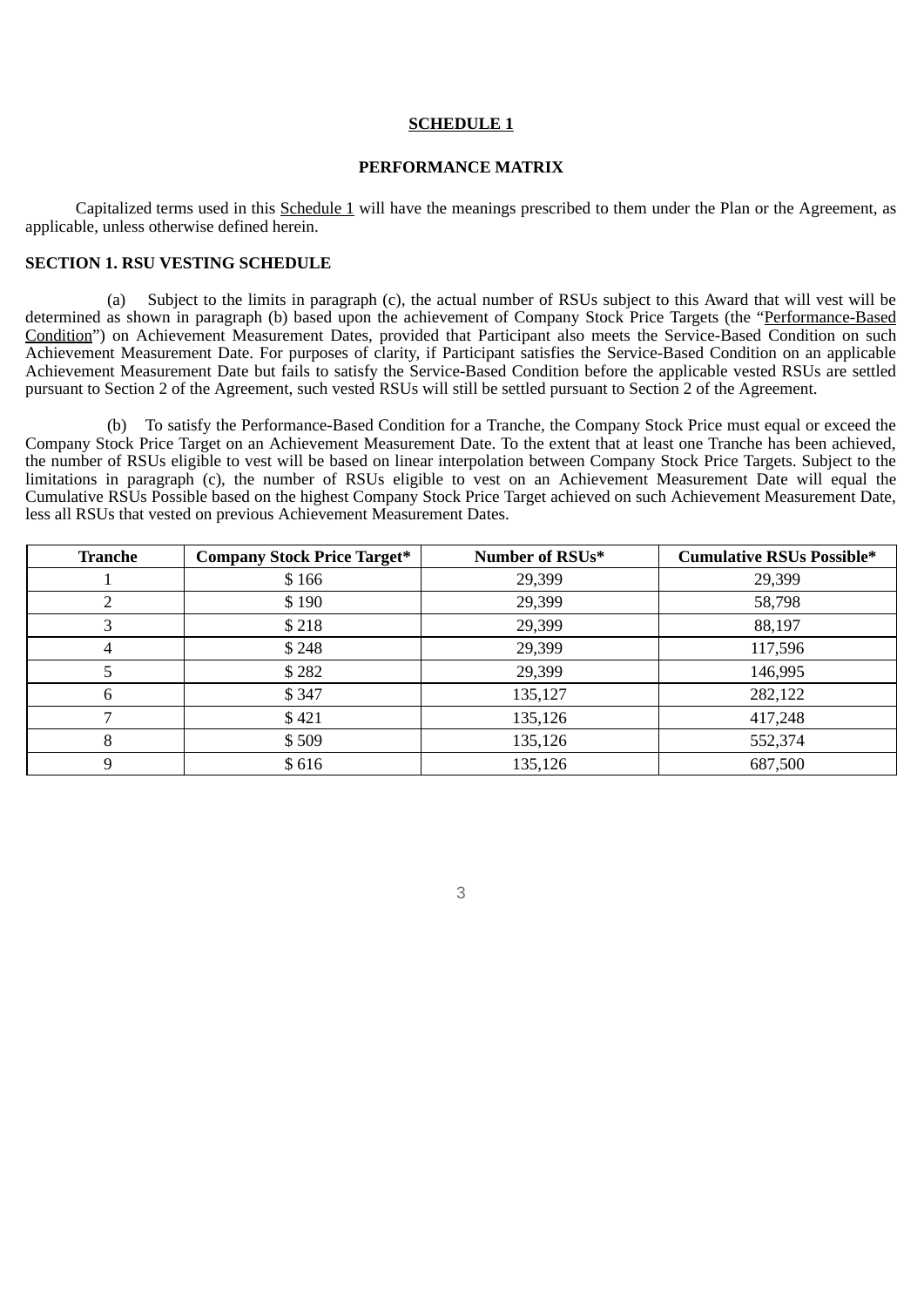\* The Company Stock Price Targets and Number of RSUs each will be adjusted to reflect any transaction described in Section 13(a) of the Plan. The Board of Directors, in order to prevent diminution or enlargement of the benefits or potential benefits intended to be made available under this Agreement, will make the determination of any such adjustments required in connection with any such event.

(c) On the First Achievement Measurement Date, up to 275,000 RSUs may be earned and vest. On the Second Achievement Measurement Date, up to 550,000 RSUs (less any that were earned on the First Achievement Measurement Date) may be earned and vest. On the Third Achievement Measurement Date, up to the Maximum Number of RSUs granted (less any that were earned on the First and Second Achievement Measurement Dates) may be earned and vest.

#### **SECTION 2. DEFINITIONS**

- (a) "Achievement Measurement Date" means each of the following:
	- (i) "First Achievement Measurement Date" means January 1, 2027.
	- (ii) "Second Achievement Measurement Date" means January 1, 2028.
	- (iii) "Third Achievement Measurement Date" means January 1, 2029.
	- (iv) "Special Achievement Measurement Date" as defined in Section 4.

(b) "Cause" means: (i) any material breach by Participant of any material written agreement between Participant and the Company or any Affiliate, and Participant's failure to cure such breach to the Company's reasonable satisfaction within 30 days after receiving written notice thereof; (ii) any failure by Participant to comply with the Company's material written policies or rules as they may be in effect from time to time; (iii) neglect or persistent unsatisfactory performance of Participant's duties and Participant's failure to cure such condition within 30 days after receiving written notice thereof; (iv) Participant's repeated failure to follow reasonable and lawful instructions from the Company and Participant's failure to cure such condition within 30 days after receiving written notice thereof; (y) Participant's conviction of, or plea of guilty or nolo contendre to, a felony, any crime involving fraud, embezzlement or any other act of moral turpitude, or any crime that results in, or is reasonably expected to result in, a material adverse effect on the business or reputation of the Company; (vi) Participant's intentional material damage to the Company's business, property or reputation; (vii) Participant's unauthorized use or disclosure of any proprietary information or trade secrets of the Company or any other party to whom the Participant owes an obligation of nondisclosure as a result of his or her relationship with the Company; or (viii) Participant's gross misconduct.

(c) "Company Stock Price" means the average closing price of a Share as reported on a Securities Exchange for the 60 consecutive trading days ending immediately prior to the applicable Achievement Measurement Date.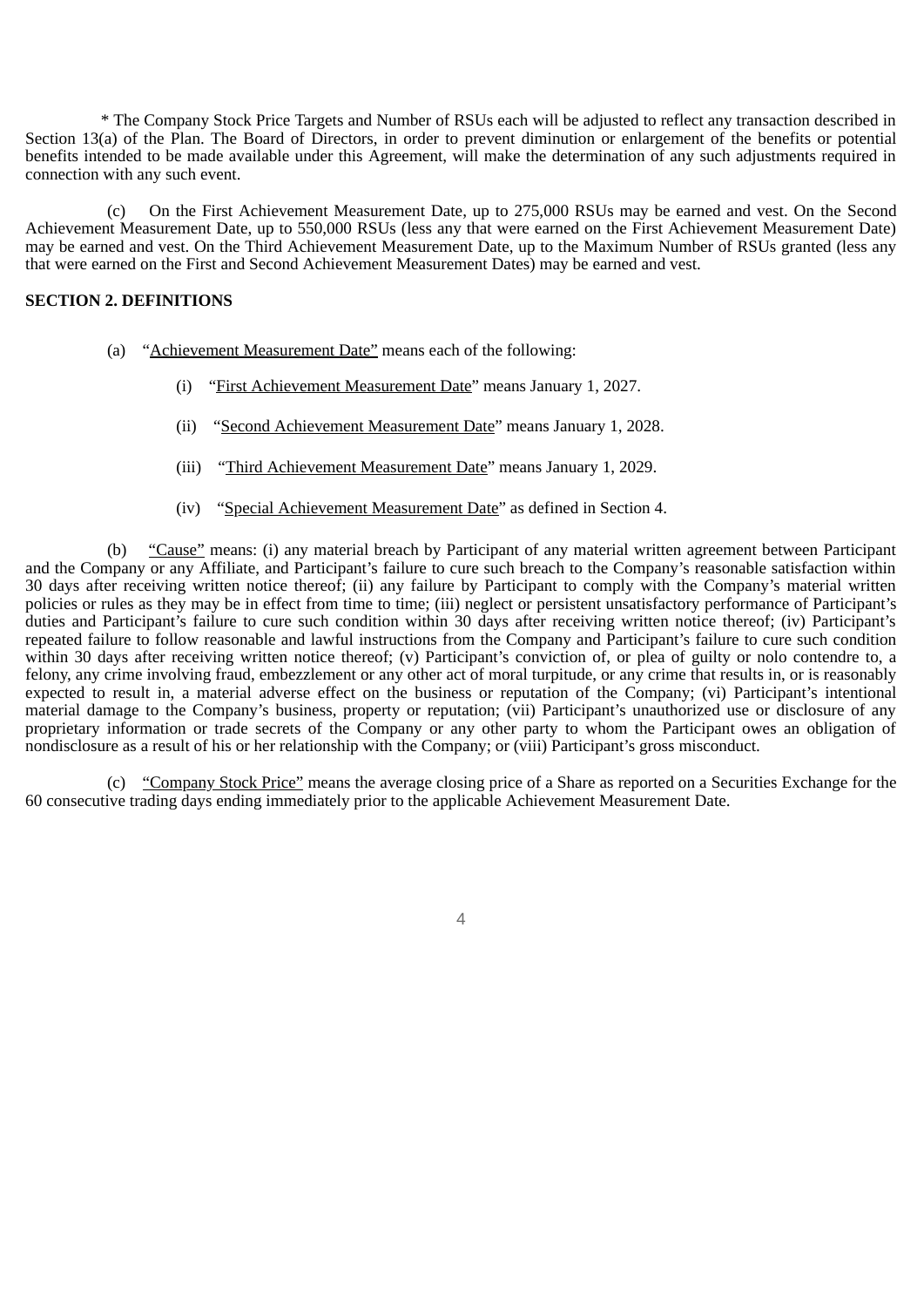(d) "Company Stock Price Target" means each Company Stock Price set forth in the table in Section 1 above.

(e) "Constructive Termination" means a termination of Participant's employment either (i) by the Company without Cause or (ii) by the Participant for Good Reason.

(f) "Expiration Date" means the earliest to occur of: (i) the date on which all RSUs granted hereunder vest, (ii) the date Recipient ceases to satisfy the Service-Based Condition, (iii) the day after the Third Achievement Measurement Date, and (iv) the day after a Change in Control.

(g) "Good Reason" means Participant's resignation within 30 days following the expiration of any Company cure period (discussed below) following the occurrence of one or more of the following, without Participant's express written consent: (i) a material reduction of Participant's duties, position or responsibilities, or the removal of Participant from such position and responsibilities, either of which results in a material diminution of Participant's authority, duties or responsibilities, with any measurement of diminution based on Participant's position on the Grant Date; (ii) a material reduction in Participant's annual base compensation; provided, however, that a reduction in Participant's annual base compensation of 10% or less in any one year will not be deemed a material reduction; (iii) a material change in the geographic location of Participant's primary work facility or location; provided, that a relocation of less than 25 miles from Participant's then present location or to Participant's home as his primary work location will not be considered a material change in geographic location; or (iv) a material breach by the Company of the terms of Participant's employment arrangement with the Company. Participant's resignation will not be deemed to be for Good Reason unless Participant has first provided the Company with written notice of the acts or omissions constituting the grounds for "Good Reason" within 90 days of the initial existence of the grounds for "Good Reason" and a reasonable cure period of not less than 30 days following the date the Company receives such notice, and such condition has not been cured during such period.

(h) "Per Share Deal Price" means the aggregate value of deal consideration payable by an acquiror for one Share upon the closing of a Change in Control, as determined by the Board in its sole discretion.

(i) "Securities Exchange" means an established national securities exchange or automated quotation system (e.g., the New York Stock Exchange, The Nasdaq Global Select Market, or The Nasdaq Global Market).

(j) "Service-Based Condition" is satisfied as to any RSU on an Achievement Measurement Date if the Participant continuously has been a full-time employee of the Company beginning on the Grant Date and through the Achievement Measurement Date. In the event of any dispute over whether Participant has satisfied the Service-Based Condition, the Board of Directors will have sole discretion to determine whether the Participant has failed to meet the Service-Based Condition and when such failure occurred, and such determination will be binding on the Participant, the Company, and the respective successors.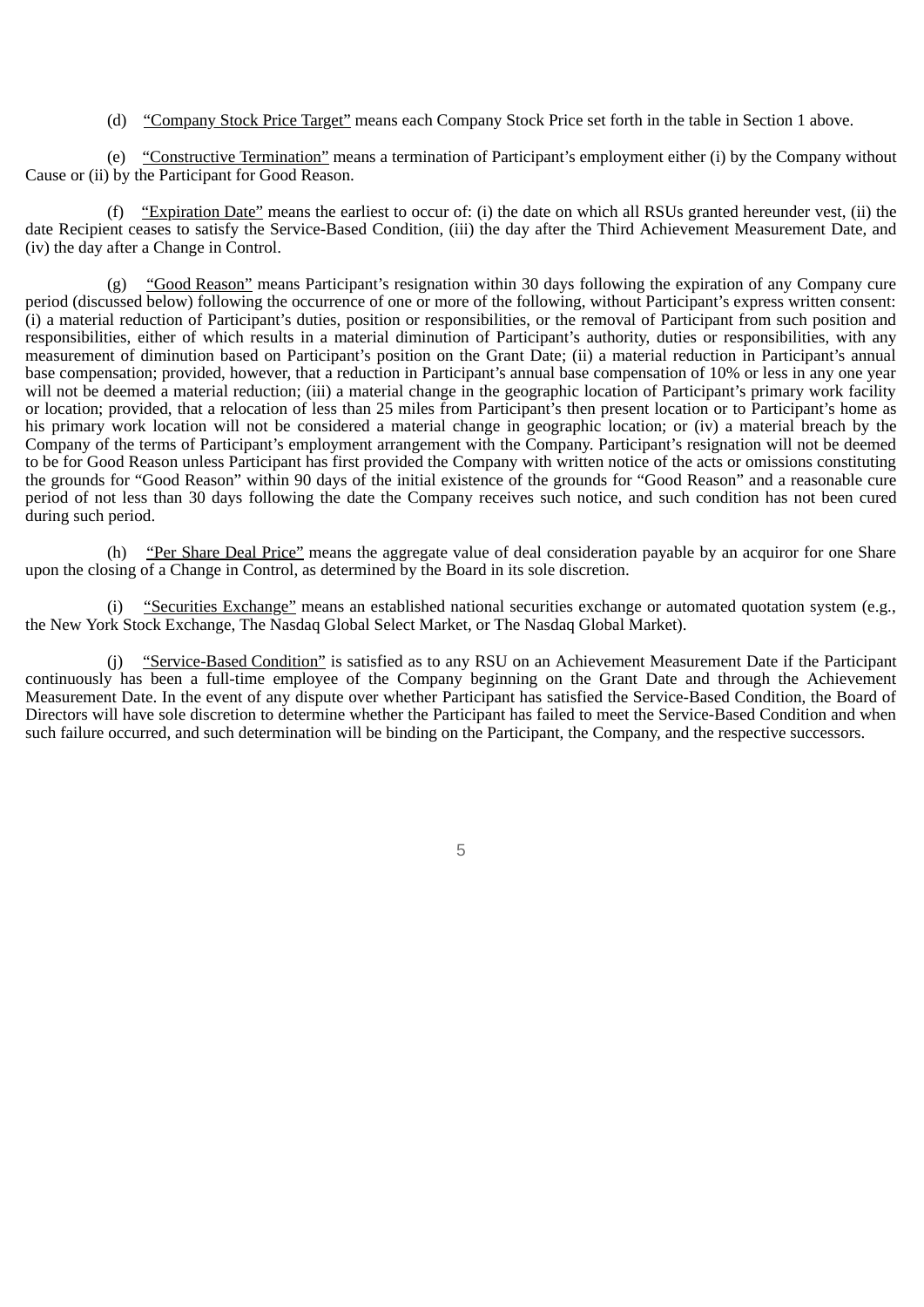(k) "Tranche" means a number of RSUs that are eligible to vest, subject to the restrictions in Section 1(c), upon achievement of a specific Company Stock Price Target as set forth in the table in Section 1(b) above.

#### **SECTION 3. SERVICE CONDITION AND FORFEITURE.**

On the earliest to occur of: (i) the date on which all RSUs granted hereunder vest, (ii) the date Participant ceases to satisfy the Service-Based Condition, other than due an event that results in a Special Achievement Measurement Date, (iii) the day after the Third Achievement Measurement Date, and (iv) the day after a Special Achievement Measurement Date, any RSUs subject covered by this Agreement that have not vested will be forfeited immediately and returned to the Company, and Recipient will have no further rights with respect to such RSUs or the underlying Shares.

## **SECTION 4. SPECIAL ACHIEVEMENT MEASUREMENT DATES.**

(a) Change in Control. With respect to any RSUs that remain outstanding and unvested as of immediately prior to the consummation of a Change in Control, the following rules will apply.

> (i) The day immediately prior to such Change in Control will be considered a Special Achievement Measurement Date.

> (ii) On such Special Achievement Measurement Date, rather than applying the definition of "Company Stock Price" above, "Company Stock Price" instead will mean the Per Share Deal Price and Section 1 will be applied on such Achievement Measurement Date with all vested RSUs that have not settled being settled immediately prior to the Change in Control.

> (iii) Unless otherwise determined by the Board of Directors, any remaining RSUs that have not vested as of the consummation of a Change in Control will be forfeited immediately and Recipient will have no further rights with respect to such RSUs. For avoidance of doubt, the protections of the Company's Executive Change in Control and Severance Policy will not apply to this Award.

(b) Protection Events. In the event of Participant's death, Disability, or Constructive Termination (each a "Protection Event"), the following rules will apply.

> (i) The day immediately prior to Participant's Protection Event will be considered a Special Achievement Measurement Date.

- (ii) On such Special Achievement Measurement Date,
	- (1) Section 1 will be applied, and

(2) if the Special Achievement Measurement date is before January 1, 2028, the result of such measurement will be prorated based on (x) the number of completed quarters between January 1, 2022 and the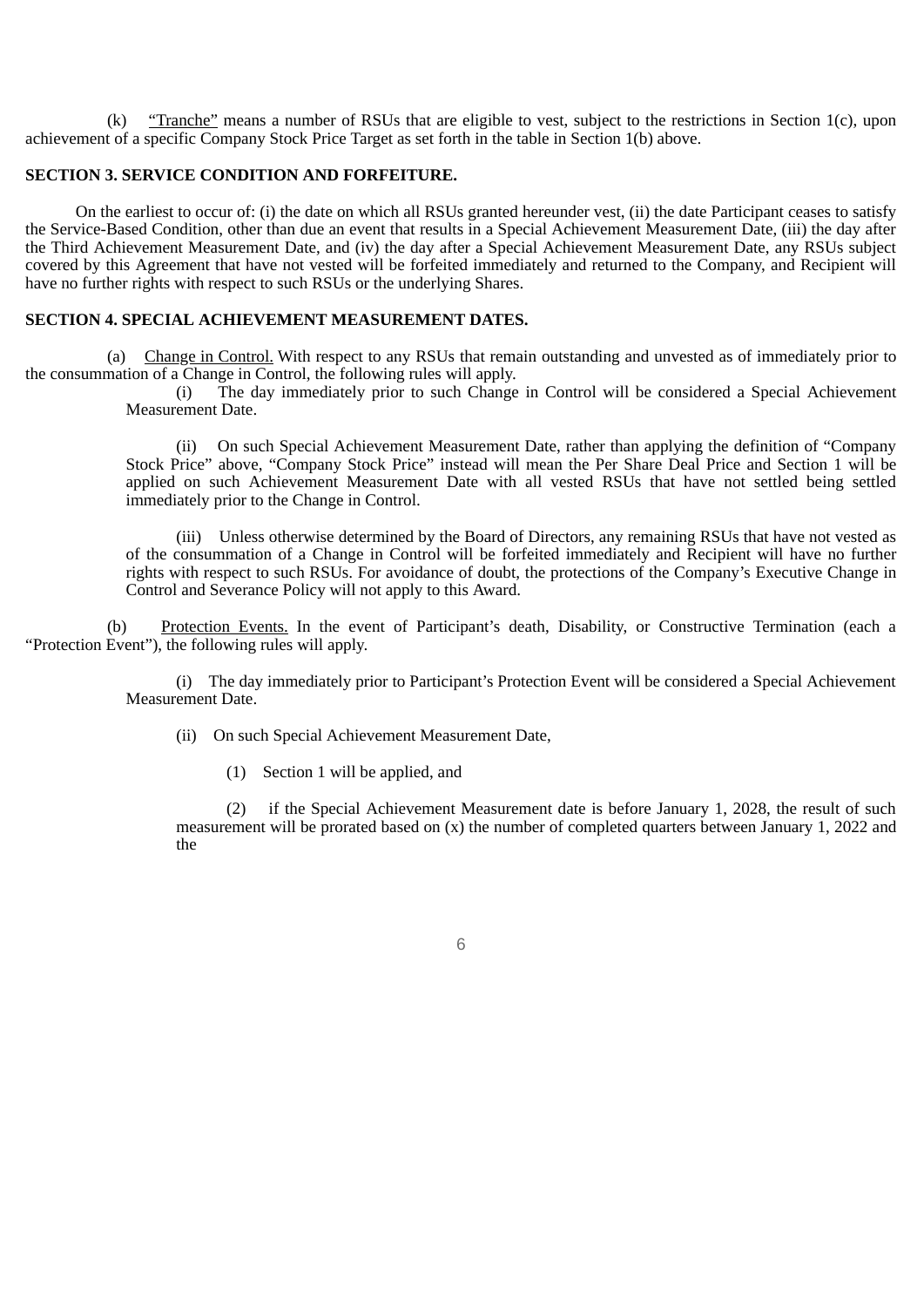date of the Protection Event, plus 4, and (y) compared to 28 total quarters, and

(3) such prorated amount will be capped based on the date of the Protection Event using the following table:

| <b>Date of Protection Event</b>                           | <b>Maximum Number of RSUs</b> |  |  |
|-----------------------------------------------------------|-------------------------------|--|--|
| Before January 1, 2027                                    | 275,000                       |  |  |
| On or after January 1, 2027 and before<br>January 1, 2028 | 550,000                       |  |  |
| On or after January 1, 2028                               | 687,500 (no proration)        |  |  |

and,

(4) any previously earned will be RSUs subtracted, with the resulting number of RSUs vesting and settling in accordance with Section 2(a) below.

(iii) Any remaining RSUs that have not vested will be forfeited immediately and neither Participant nor Participant's estate will have further rights with respect to such RSUs.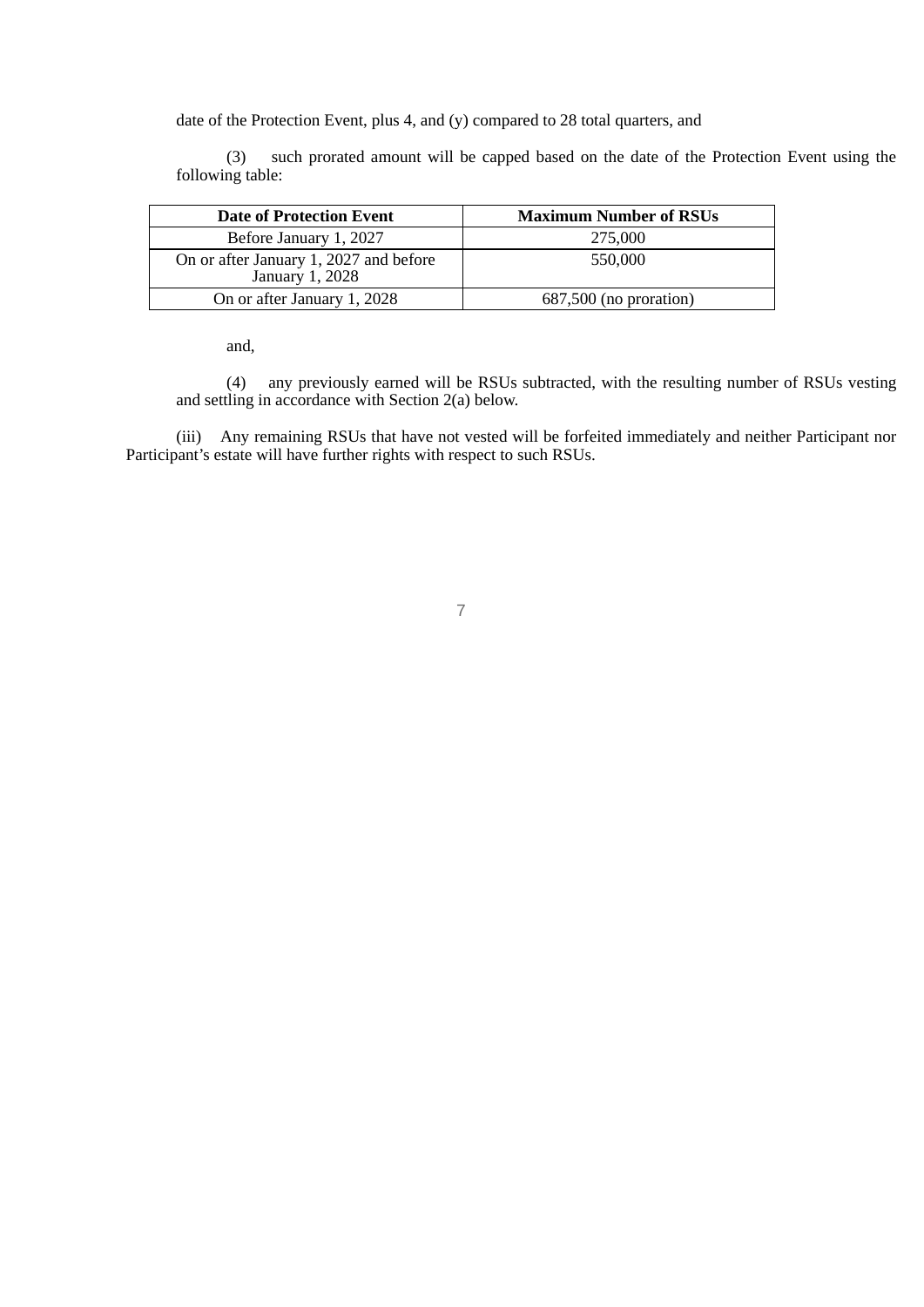#### **EXHIBIT A**

#### **TERMS AND CONDITIONS OF RESTRICTED STOCK UNIT AWARD**

1. Grant. The Company grants the Participant an award of RSUs as described in the Notice of Grant. If there is a conflict between the Plan, this Agreement, or any other agreement with the Participant governing these RSUs, those documents will take precedence and prevail in the following order: (a) the Plan, (b) the Agreement, and (c) any other agreement between the Company and the Participant governing these RSUs.

## 2. Company's Obligation to Pay.

(a) Standard Rules. Each RSU is a right to receive a Share or, in the sole discretion of the Administrator, an amount in cash equal to the Fair Market Value of one Share, on the date it vests. Until an RSU vests, the Participant has no right to payment of the Share. Before a vested RSU is paid, the RSU is an unsecured obligation of the Company, payable (if at all) only from the Company's general assets. A vested RSU will be paid to the Participant (or in the event of his death, to his estate or such other person as specified in Section 6 below) in whole Shares or cash. Subject to the provisions of Section 4(b) and notwithstanding anything in the Plan to the contrary, each vested RSU that has met all requirements for settlement under this Agreement (including with respect to RSUs that the Administrator determines will be settled in cash) will be settled no later than the applicable Settlement Deadline. "Settlement Deadline" with respect to a particular vested RSU means as soon as practicable after vesting (but no later than sixty (60) days following the vesting date (or, if earlier, no later than March 15 of the calendar year following the calendar year in which occurs the first date on which the applicable RSU is no longer subject to a substantial risk of forfeiture for purposes of Section 409A)). If any RSU has not met all the requirements for settlement under this Agreement in a manner that would allow it to be settled by the applicable Settlement Deadline, such RSU will be forfeited as of immediately following the applicable Settlement Deadline. Other than as set forth in Section 2(b), Participant will not be permitted, directly or indirectly, to specify the taxable year or date of settlement of any RSUs under this Agreement. For the avoidance of doubt, there may be multiple Settlement Deadlines, with each such Settlement Deadline corresponding to a particular RSU.

(b) Deferred Compensation Election. To the extent permitted by the Administrator, Participant may be allowed to elect to have vested RSUs settled on a date in the future with all provisions of such election and settlement designed to comply with the provisions of Section 409A so that no additional tax is imposed under Section 409A.

3. Vesting. These RSUs will vest only under the Vesting Schedule in the Notice of Grant or Section 4 of this Agreement. RSUs scheduled to vest on a certain date or upon the occurrence of a certain condition will not vest unless the Participant continues to be a Service Provider until the time such vesting is scheduled to occur.

#### 4. Acceleration; Amendment.

(a) Discretionary Acceleration or Amendment. The Administrator may, pursuant to its authority under, and in accordance with, Section  $4(b)(v)$ , Section  $4(b)(ix)$ , Section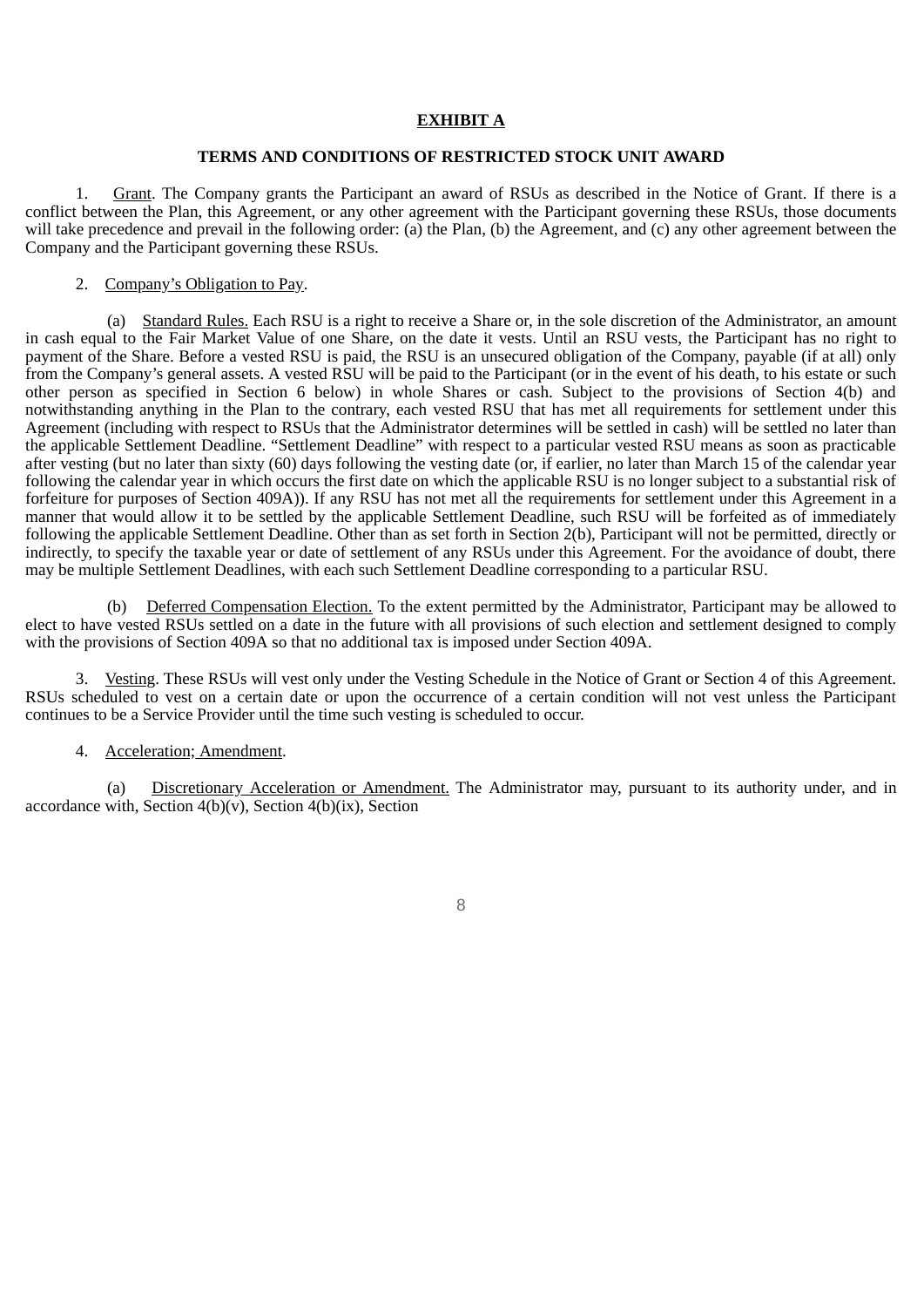4(b)(xiv) and Section 9(c) of the Plan, in its discretion, unilaterally (x) accelerate, in whole or in part, the vesting of these RSUs, (y) waive or decrease some or all of the requirements required for vesting of unvested RSUs at any time, or (z) waive or decrease some or all of the requirements for settlement of RSUs at any time, in each case, subject to the terms of the Plan but without the need for Participant consent in any instance, and subject to Section 13(j) of this Agreement; provided, however, that no such acceleration, waiver or decrease shall occur or be effective unless such modification would result in this RSU award remaining exempt or excepted from the requirements of Code Section 409A pursuant to the "short-term deferral" exception or another exception or exemption under Code Section 409A, or otherwise complying with Code Section 409A, in each case such that none of this Agreement, the RSUs provided under this Agreement, or Shares issuable hereunder will be subject to the additional tax imposed under Code Section 409A. If so modified, the vesting date with respect to the applicable RSUs will be deemed for all purposes of this Agreement to be the date specified by the Administrator (provided, that, for purposes of determining the applicable settlement deadline under Section 1 of this Agreement with respect to such RSUs, the vesting date will be deemed to be no later than the first date on which the RSUs are no longer subject to a substantial risk of forfeiture for purposes of Code Section 409A). The settlement of RSUs through Shares pursuant to this Section 4(a) shall in all cases be no later than the applicable settlement deadline as set forth in Section 1 of this Agreement and at a time or in a manner that is exempt from, or complies with, Code Section 409A. The prior sentence may be superseded in a future agreement or amendment to this Agreement only by direct and specific reference to such sentence.

(b) Other than as set forth in Section 2(b), the Company's intent is that this RSU award be exempt or excepted from the requirements of Code Section 409A. However, in an abundance of caution, the Company is including in this subsection, certain Code Section 409A rules that only apply if these RSUs are not exempt or excepted, and then only in certain circumstances. Specifically, Code Section 409A contains rules that must apply to these RSUs if (a) they are not exempt or excepted from Code Section 409A, (b) the Company has any stock that is publicly traded on an established securities market or otherwise at the time Participant's service terminates, (c) Participant receives acceleration of vesting of these RSUs in connection with a termination of service, and (d) at the time of such termination, Participant is considered a "specified employee" under the Code Section 409A rules. Should these rules ever become applicable to Participant's RSUs, then notwithstanding anything in the Plan, this Agreement or any other agreement (whether entered into before, on or after the Grant Date) to the contrary, if the vesting of these RSUs is accelerated in connection with Participant's termination as a Service Provider (provided that such termination is a "separation from service" within the meaning of Code Section 409A, as determined by the Company), other than due to Participant's death, and if (x) Participant is a U.S. taxpayer and a "specified employee" within the meaning of Code Section 409A at the time of such termination as a Service Provider and (y) the settlement of such accelerated RSUs will result in the imposition of additional tax under Code Section 409A if such settlement is on or within the six (6) month period following Participant's termination as a Service Provider, then the settlement of such accelerated RSUs will not occur until the date six (6) months and one (1) day following the date of Participant's termination as a Service Provider, unless the Participant dies following his termination as a Service Provider, in which case, the Shares subject to these RSUs will be settled and issued to the Participant's administrator or executor of his estate as soon as practicable following his death (subject to Section 6).

5. Reserved.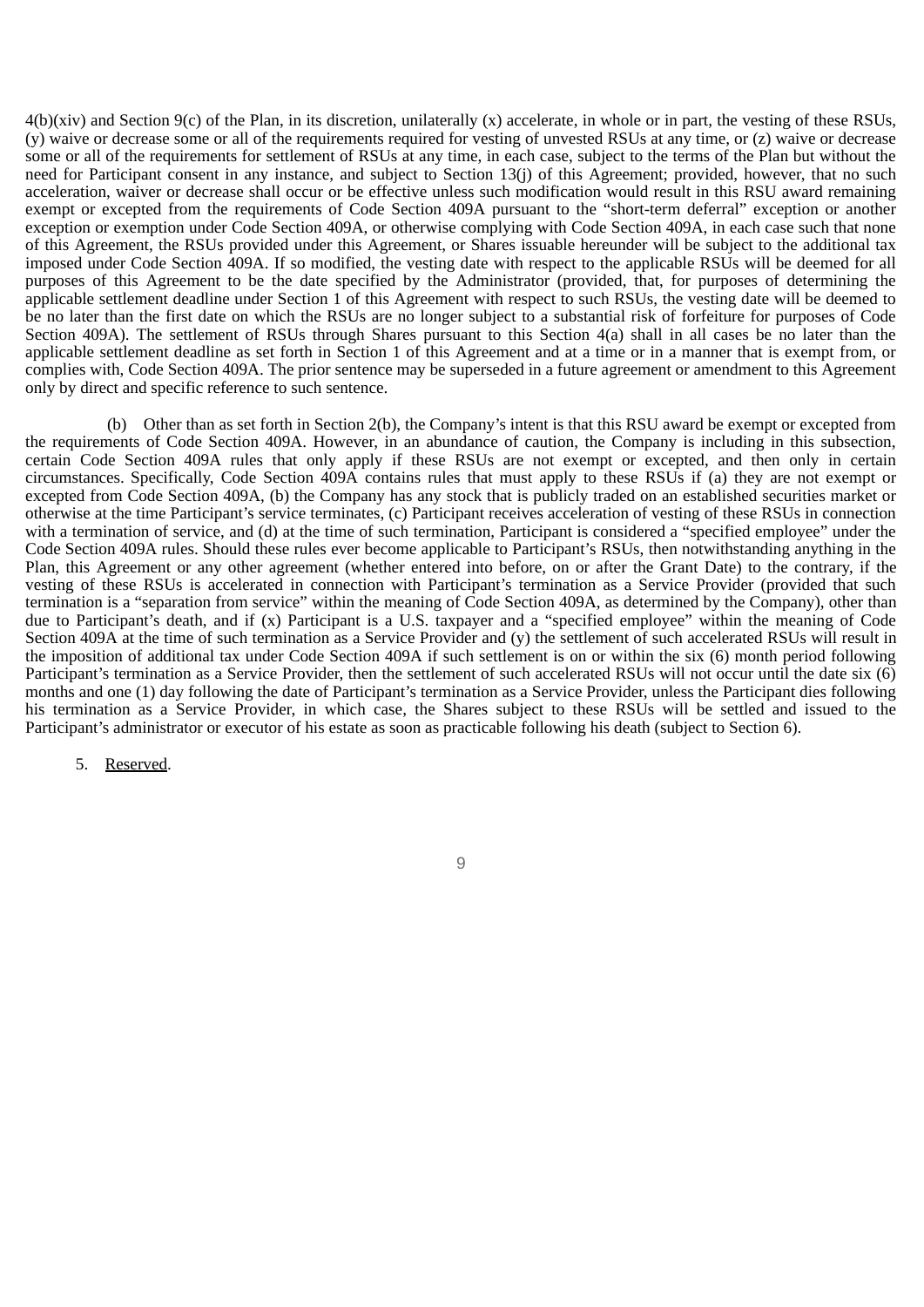6. Death of Participant. Any distribution or delivery to be made to the Participant under this Agreement will, if he is then deceased, be made to the administrator or executor of his estate or, if the Administrator permits, his designated beneficiary, unless otherwise required to comply with Applicable Laws. Any such transferee must furnish the Company with (a) written notice of his status as transferee, and (b) evidence satisfactory to the Company to establish the validity of the transfer and compliance with any laws or regulations that apply to the transfer.

#### 7. Tax Obligations.

#### (a) Tax Withholding.

(i) No Shares will be issued to the Participant until he makes satisfactory arrangements (as determined by the Administrator) for the payment of Tax Withholdings. If the Participant is a non-U.S. employee, the method of payment of Tax Withholdings may be restricted by any Appendix (as defined below). If the Participant fails to make satisfactory arrangements for the payment of any Tax Withholdings under this Agreement when any of these RSUs otherwise are supposed to vest or Tax Withholdings related to RSUs otherwise are due, he will permanently forfeit the applicable RSUs and any right to receive Shares under such RSUs, and such RSUs will be returned to the Company at no cost to the Company, to the extent permitted by Applicable Laws.

(ii) The Company has the right (but not the obligation) to satisfy any Tax Withholdings by withholding from proceeds of a sale of Shares acquired upon payment of these RSUs arranged by the Company (on the Participant's behalf pursuant to this authorization without further consent), and this will be the method by which such tax withholding obligations are satisfied until the Company determines otherwise, subject to Applicable Laws.

(iii) The Company also has the right (but not the obligation) to satisfy any Tax Withholdings: (a) by reducing the number of Shares otherwise deliverable to the Participant; (b) by requiring payment by cash or check made payable to the Company and/or any Service Recipient with respect to which the withholding obligation arises;  $(c)$  by deduction of such amount from salary, wages or other compensation payable to the Participant; or (d) in any combination of the foregoing, or any other method determined by the Administrator to be compliance with Applicable Laws.

(iv) The Company may withhold or account for Tax Withholdings by considering statutory or other withholding rates, including minimum or maximum rates applicable in the Participant's jurisdiction(s). In the event of over-withholding, the Participant may receive a refund of any over-withheld amount in cash (with no entitlement to the equivalent in Common Stock), or if not refunded, the Participant may seek a refund from the local tax authorities. In the event of under-withholding, the Participant may be required to pay any additional Tax Withholdings directly to the applicable tax authority or to the Company and/or the Participant's employer(s). If the obligation for Tax Withholdings is satisfied by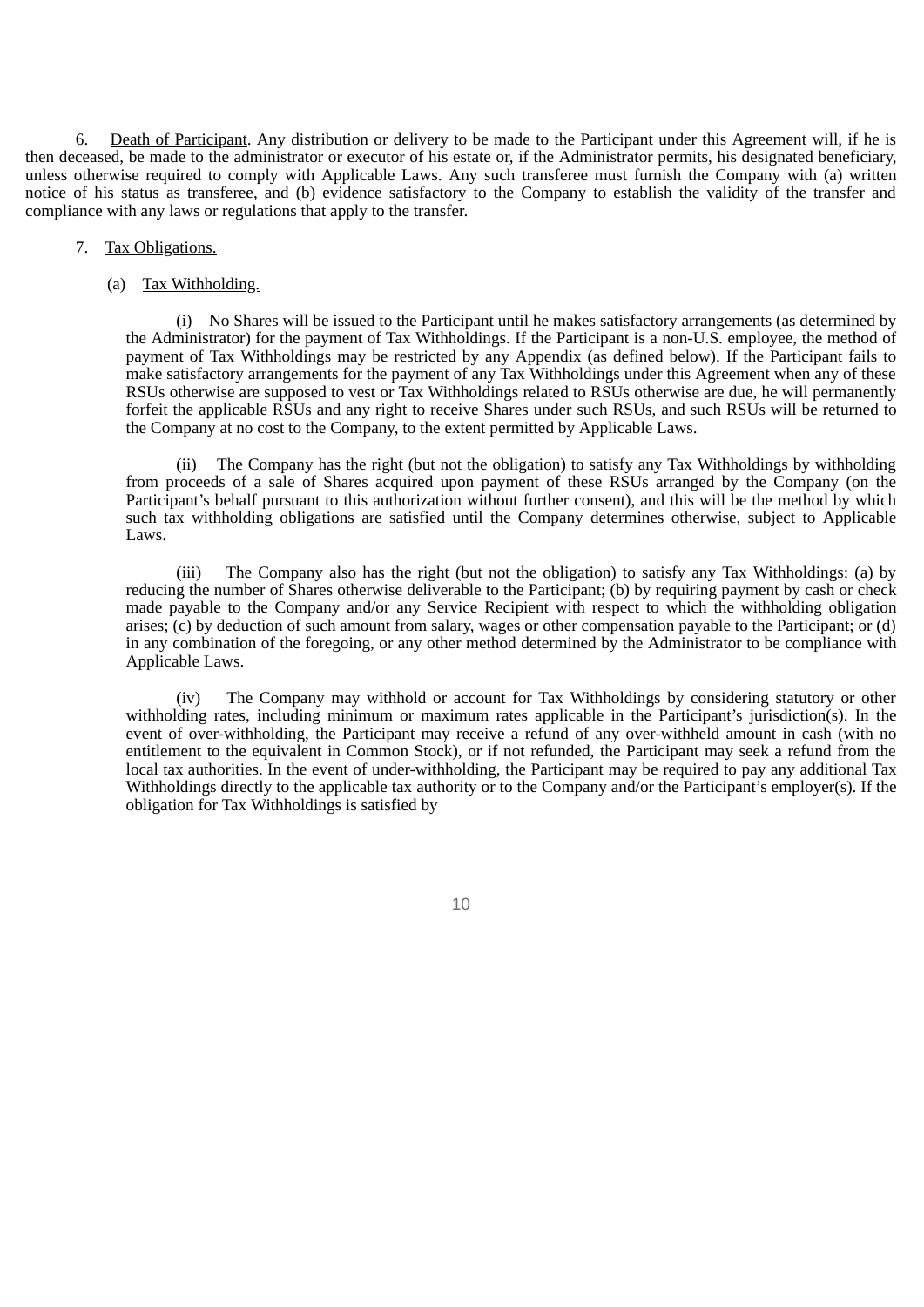withholding in Shares, for tax purposes, the Participant will be deemed to have been issued the full number of Shares subject to the vested RSUs, notwithstanding that a number of the Shares is held back solely for the purpose of paying the Tax Withholdings.

(v) Further, if the Participant is subject to taxation in more than one jurisdiction between the Grant Date and the date of any relevant taxable or tax withholding event, the Company or the Participant's employer(s)or former employer(s) may withhold or account for tax in more than one jurisdiction.

(vi) Regardless of any action of the Company or the Participant's employer(s), the Participant acknowledges that the ultimate liability for all Tax Withholdings and any and all additional taxes related to the Award, the Shares or other amounts or property delivered under the Award and the Participant's participation in the Plan is and remains his responsibility and may exceed the amount actually withheld by the Company or the Participant's employer(s). The Participant further acknowledges that the Company and the Participant's employer(s) (1) make no representations or undertakings regarding the treatment of any Tax Withholdings in connection with any aspect of these RSUs and (2) do not commit to and are under no obligation to structure the terms of the grant or any aspect of these RSUs to reduce or eliminate his liability for Tax Withholdings or achieve any particular tax result.

(b) Code Section 409A. Other than as permitted under Section 2(b), it is the intent of this Agreement that it and all issuances and benefits to U.S. taxpayers hereunder be exempt or excepted from the requirements of Code Section 409A pursuant to the "short-term deferral" exception under Code Section 409A, or otherwise be exempted or excepted from, or comply with, Code Section 409A, so that none of this Agreement, the RSUs provided under this Agreement, or Shares issuable thereunder will be subject to the additional tax imposed under Code Section 409A, and any ambiguities or ambiguous terms herein will be interpreted to be so exempt or excepted, or to so comply. Each issuance upon settlement of the RSUs under this Agreement is intended to constitute a separate payment for purposes of Treasury Regulation Section 1.409A-2(b)(2). In no event will any member of the Company Group have any liability or obligation to reimburse, indemnify, or hold harmless Participant for any taxes that may be imposed, or other costs incurred, on Participant as a result of Code Section 409A.

8. Rights as Stockholder. The Participant's or any other person's rights as a stockholder of the Company (including the right to vote and to receive dividends and distributions) will not begin until Shares have been issued and recorded on the records of the Company or its transfer agents or registrars.

9. Acknowledgements and Agreements. The Participant's signature on the Notice of Grant accepting these RSUs indicates that:

(a) HE ACKNOWLEDGES AND AGREES THAT THE VESTING OF THESE RSUS IS EARNED ONLY BY CONTINUING AS A SERVICE PROVIDER AND THAT BEING HIRED OR BEING GRANTED THESE RSUS WILL NOT RESULT IN VESTING.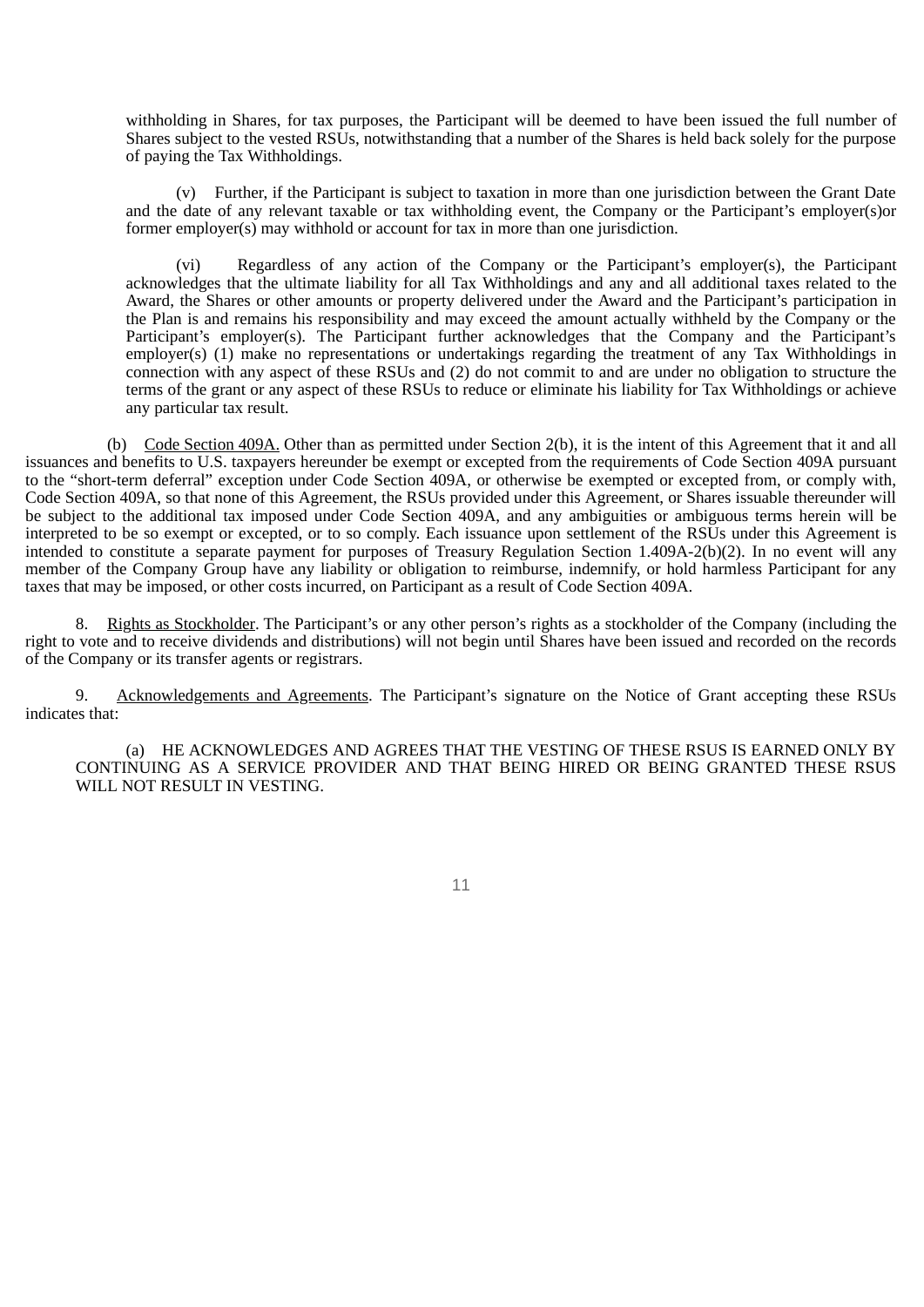(b) HE FURTHER ACKNOWLEDGES AND AGREES THAT THESE RSUS AND THIS AGREEMENT DO NOT CREATE AN EXPRESS OR IMPLIED PROMISE OF CONTINUED ENGAGEMENT AS A SERVICE PROVIDER FOR THE VESTING PERIOD, FOR ANY PERIOD, OR AT ALL AND WILL NOT INTERFERE IN ANY WAY WITH HIS RIGHT OR THE RIGHT OF THE PARTICIPANT'S EMPLOYER(S) TO TERMINATE HIS RELATIONSHIP AS A SERVICE PROVIDER AT ANY TIME, WITH OR WITHOUT CAUSE, SUBJECT TO APPLICABLE LAWS.

(c) The Participant agrees that this Agreement and its incorporated documents reflect all agreements on its subject matters and that he is not accepting this Agreement based on any promises, representations, or inducements other than those reflected in the Agreement.

(d) The Participant agrees that the Company's delivery of any documents related to the Plan or these RSUs (including the Plan, the Agreement, the Plan's prospectus, and any reports of the Company provided generally to the Company's stockholders) to him may be made by electronic delivery, which may include but does not necessarily include the delivery of a link to a Company intranet or to the Internet site of a third party involved in administering the Plan, the delivery of the document via email, or any other means of electronic delivery specified by the Company. If the attempted electronic delivery of such documents fails, the Participant will be provided with a paper copy of the documents. The Participant acknowledges that he may receive from the Company a paper copy of any documents that were delivered electronically at no cost to him by contacting the Company by telephone or in writing. The Participant may revoke his consent to the electronic delivery of documents or may change the electronic mail address to which such documents are to be delivered (if the Participant has provided an electronic mail address) at any time by notifying the Company of such revoked consent or revised e-mail address by telephone, postal service or electronic mail. Finally, the Participant understands that he is not required to consent to electronic delivery of documents.

(e) The Participant may deliver any documents related to the Plan or these RSUs to the Company by e-mail or any other means of electronic delivery approved by the Administrator, but he must provide the Company or any designated third party administrator with a paper copy of any documents if his attempted electronic delivery of such documents fails.

(f) The Participant accepts that all good faith decisions or interpretations of the Administrator regarding the Plan and Awards under the Plan are binding, conclusive, and final. No member of the Administrator will be personally liable for any such decisions or interpretations.

(g) The Participant agrees that the Plan is established voluntarily by the Company, is discretionary in nature, and may be amended, suspended, or terminated by the Company at any time, to the extent permitted by the Plan.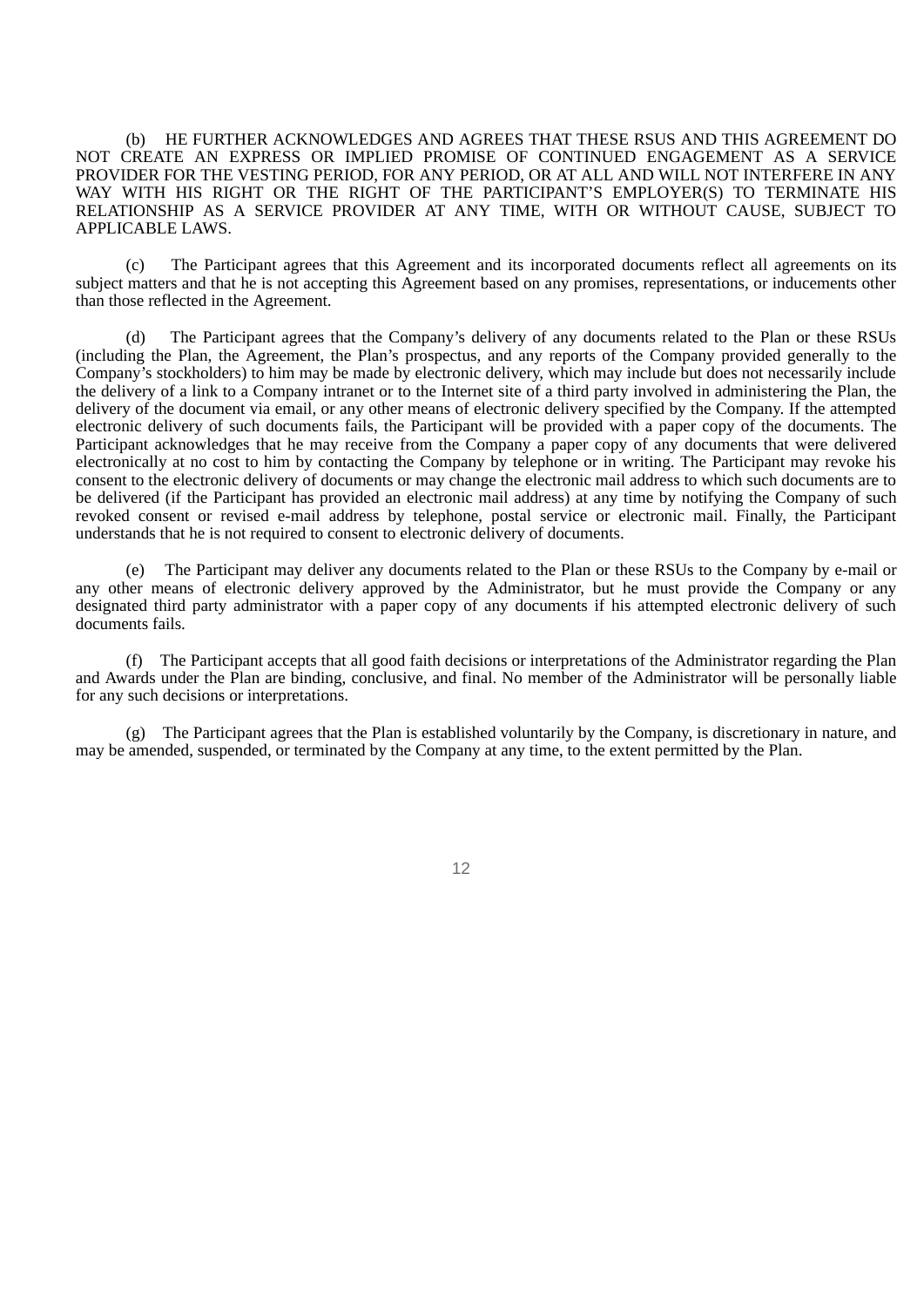(h) The Participant agrees that the grant of these RSUs is exceptional, voluntary and occasional and does not create any contractual or other right to receive future grants of restricted stock units or benefits in lieu of restricted stock units, even if restricted stock units have been granted in the past.

(i) The Participant agrees that any decisions regarding future Awards will be in the Company's sole discretion.

(j) The Participant agrees that he is voluntarily participating in the Plan.

(k) The Participant agrees that these RSUs and any Shares acquired under these RSUs, and the income from and value of same, are not intended to replace any pension rights or compensation.

(l) The Participant agrees that these RSUs, any Shares acquired under these RSUs, and the income from and value of same, are not part of normal or expected compensation for any purpose, including, but not limited to, calculating any severance, resignation, termination, redundancy, dismissal, end-of-service payments, bonuses, holiday pay, longservice awards, pension or retirement or welfare benefits, or similar payments.

(m) The Participant agrees that the future value of the Shares underlying these RSUs is unknown, indeterminable, and cannot be predicted with certainty.

(n) The Participant agrees that no member of the Company Group is liable for any foreign exchange rate fluctuation between the Participant's local currency and the United States Dollar that may affect the value of these RSUs or of any amounts due to him from the payment of these RSUs or the subsequent sale of any Shares acquired upon such payment.

(o) Unless otherwise provided in the Plan or by the Administrator in its discretion, the RSUs and the benefits evidenced in this Agreement do not create any entitlement to have the RSUs or any such benefits transferred to, or assumed by, another company, nor to be exchanged, cashed out or substituted for, in connection with any corporate transaction affecting the Shares.

(p) The Participant agrees that he has no claim or entitlement to compensation or damages from any forfeiture of these RSUs resulting from the termination of his status as a Service Provider (for any reason whatsoever, whether or not later found to be invalid or in breach of employment laws in the jurisdiction where he is a Service Provider or the terms of his service agreement, if any).

#### 10. Data Privacy.

*(a) The Participant voluntarily consents to the collection, use and transfer, in electronic or other form, of his personal data as described in this Agreement and any other Award materials ("Data") by and among, as applicable, Participant's employer(s),*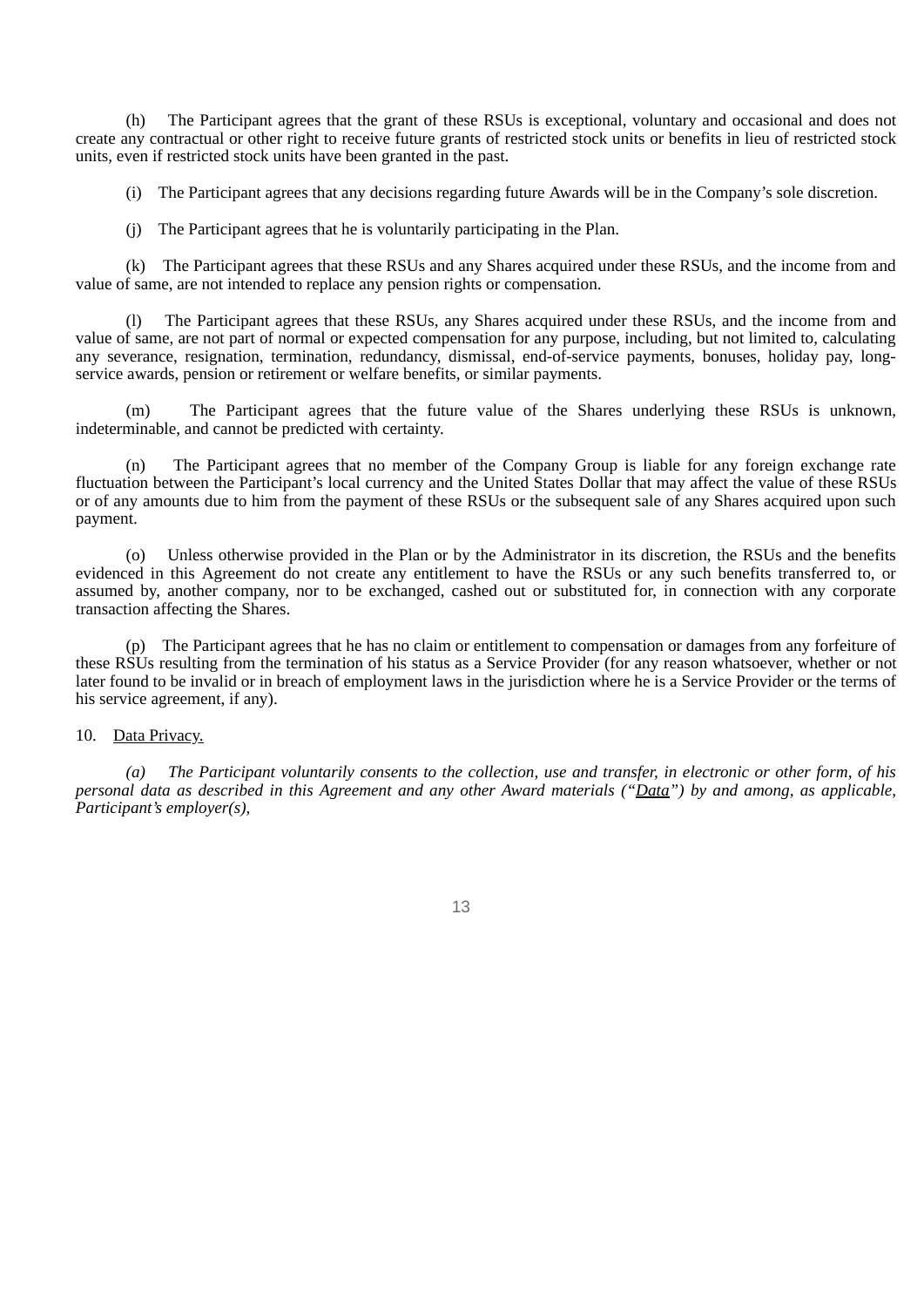*the Company and any member of the Company Group for the exclusive purpose of implementing, administering, and managing his participation in the Plan.*

*(b) The Participant understands that the Company and Participant's employer(s) may hold certain personal information about him, including, but not limited to, his name, home address and telephone number, date of birth, social insurance number or other identification number, salary, nationality, job title, any shares of stock or directorships held in the Company, details of all equity awards or any other entitlement to stock awarded, canceled, exercised, vested, unvested or outstanding in his favor, for the exclusive purpose of implementing, administering, and managing the Plan.*

*(c) The Participant understands that Data will be transferred to one or more stock plan service provider(s) selected by the Company, which may assist the Company with the implementation, administration, and management of the Plan. The Participant understands that the recipients of the Data may be located in the United States or elsewhere, and that the recipient's country (e.g., the United States) may have different data privacy laws and protections than his country. The Participant understands that if he resides outside the United States, he may request a list with the names and addresses of any potential recipients of the Data by contacting his local human resources representative. The Participant authorizes the Company and any other possible recipients that may assist the Company (presently or in the future) with implementing, administering and managing the Plan to receive, possess, use, retain and transfer the Data, in electronic or other form, for the sole purposes of implementing, administering and managing his participation in the Plan.*

*(d) The Participant understands that Data will be held only as long as is necessary to implement, administer and manage his participation in the Plan. The Participant understands that if he resides in certain jurisdictions outside the United States, to the extent required by Applicable Laws, he may, at any time, request access to Data, request additional information about the storage and processing of Data, require any necessary amendments to Data or refuse or withdraw the consents given by accepting these RSUs, in any case without cost, by contacting in writing his local human resources representative. Further, the Participant understands that he is providing these consents on a purely voluntary basis. If the Participant does not consent or if he later seeks to revoke his consent, his engagement as a Service Provider with his employer(s) will not be adversely affected; the only consequence of refusing or withdrawing his consent is that the Company will not be able to grant him awards under the Plan or administer or maintain awards. Therefore, the Participant understands that refusing or withdrawing his consent may affect his ability to participate in the Plan (including the right to retain these RSUs). The Participant understands that he may contact his local human resources representative for more information on the consequences of his refusal to consent or withdrawal of consent.*

11. Insider Trading Restrictions/Market Abuse Laws. The Participant acknowledges that he may be subject to insider trading restrictions and/or market abuse laws in applicable jurisdictions including, but not limited to, the United States and the Participant's country of residence, which may affect the Participant's ability to acquire or sell Shares or rights to Shares (e.g., RSUs) under the Plan during such time as the Participant is considered to have "inside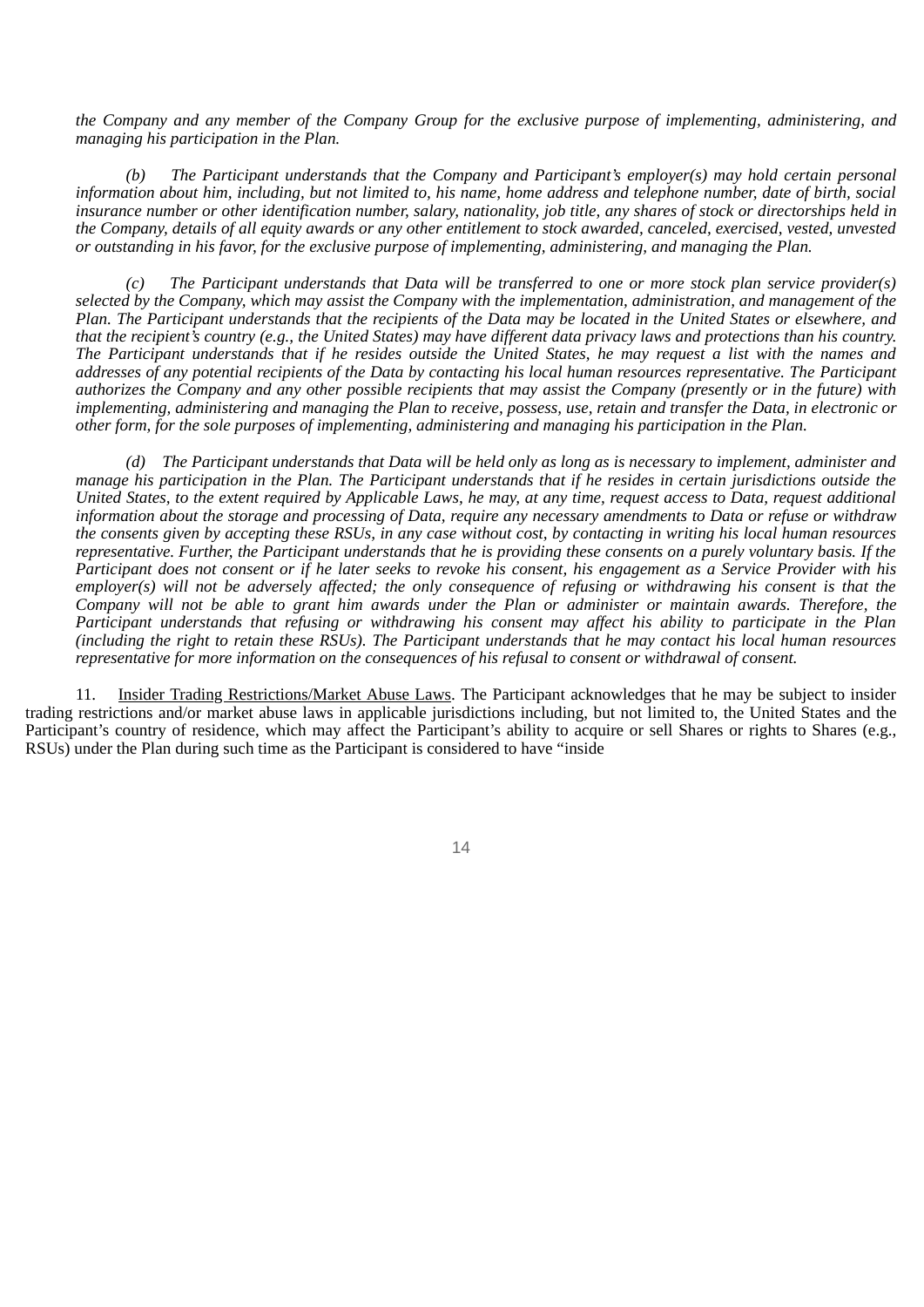information" regarding the Company (as defined by the laws in the applicable jurisdictions). Local insider trading laws and regulations may prohibit the cancellation or amendment of orders the Participant placed before the Participant possessed inside information. Furthermore, the Participant could be prohibited from (i) disclosing the inside information to any third party and (ii) "tipping" third parties or causing them otherwise to buy or sell securities. The Participant should keep in mind third parties includes fellow employees. Any restrictions under these laws or regulations are separate from and in addition to any restrictions that may be imposed under any applicable insider trading policy of the Company. The Participant is responsible for ensuring compliance with any applicable restrictions and should consult with his personal legal advisor on this matter.

12. Foreign Asset/Account Reporting Requirements. Depending on the Participant's country, the Participant may be subject to foreign asset/account, exchange control and/or tax reporting requirements as a result of the vesting of the RSUs, the acquisition, holding and/or transfer of Shares or cash resulting from participation in the Plan and/or the opening and maintaining of a brokerage or bank account in connection with the Plan. The Participant may be required to report such assets, accounts, account balances and values, and/or related transactions to the applicable authorities in his country. The Participant may also be required to repatriate sale proceeds or other funds received as a result of his participation in the Plan to his country through a designated bank or broker and/or within a certain time after receipt. The Participant acknowledges that he is responsible for ensuring compliance with any applicable foreign asset/account, exchange control and tax reporting and other requirements. The Participant further understands that he should consult the Participant's personal tax and legal advisors, as applicable on these matters.

#### 13. Miscellaneous.

(a) Address for Notices. Any notice to be given to the Company under the terms of this Agreement must be addressed to the Company at Upstart Holdings, Inc., 2950 S. Delaware Street, Suite 300, San Mateo, CA 94403, USA, and a copy of such notice must be delivered to the Company through electronic mail addressed to notice@upstart.com, until the Company designates another address in writing.

(b) Non-Transferability of RSUs. These RSUs may not be transferred other than by will or the applicable laws of descent or distribution.

(c) Binding Agreement. If any RSUs are transferred, this Agreement will be binding upon and inure to the benefit of the heirs, legatees, legal representatives, successors, and assigns of the parties to this Agreement.

(d) Additional Conditions to Issuance of Stock. If at any time the Company determines, in its discretion, that the listing, registration, qualification or rule compliance of the Shares upon any securities exchange or under any U.S. or non-U.S. federal, state or local law the tax Code and related regulations or under the rulings or regulations of the United States Securities and Exchange Commission or any other governmental regulatory body or the clearance, consent or approval of the United States Securities and Exchange Commission or any other governmental regulatory authority is necessary or desirable as a condition to the issuance of Shares to Participant hereunder, such issuance will not occur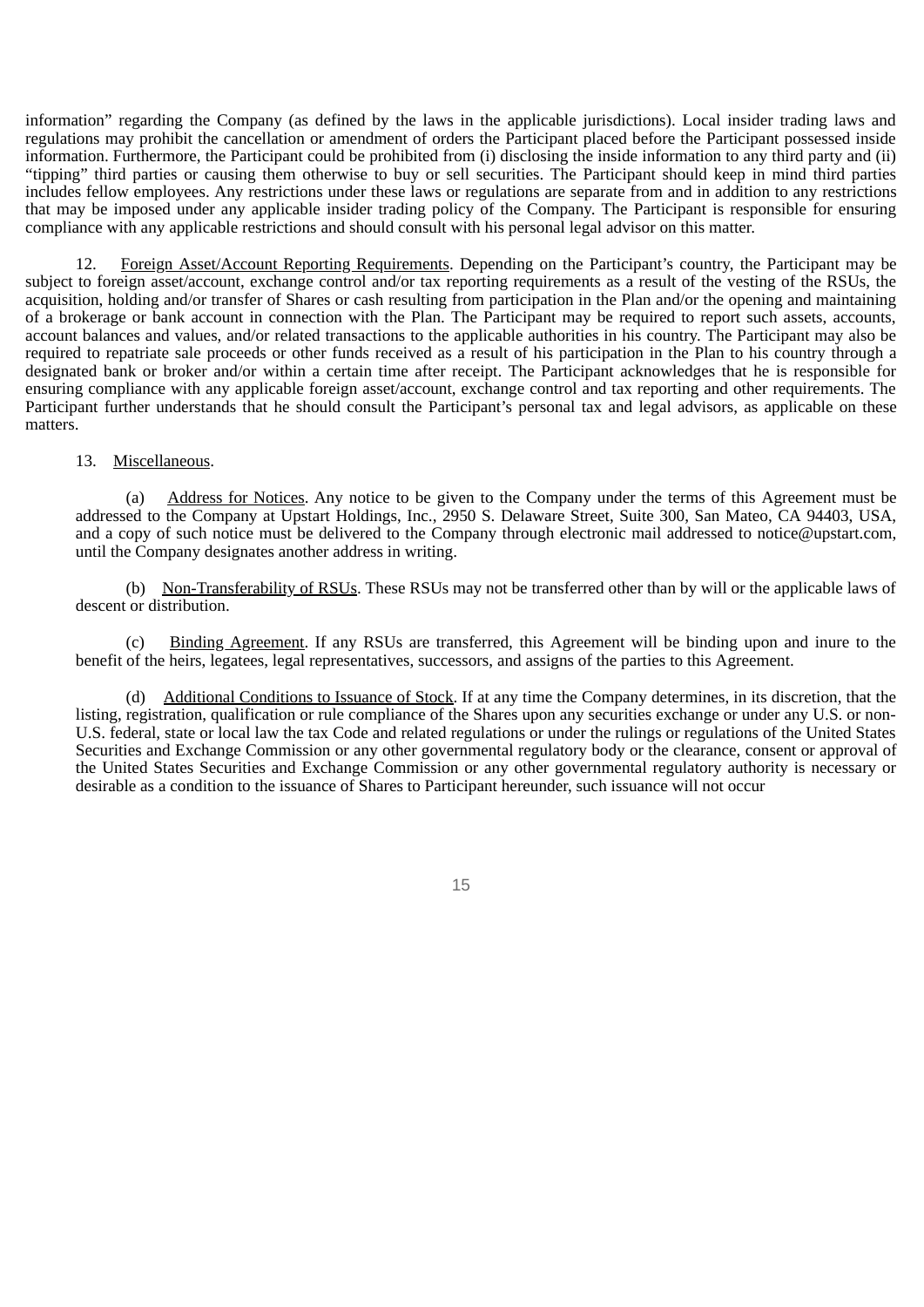unless and until such listing, registration, qualification, rule compliance, clearance, consent or approval will have been completed, effected or obtained free of any conditions not acceptable to the Company. If any such listing, registration, qualification, rule compliance, clearance, consent or approval has not been completed by the applicable Settlement Deadline with respect to a Restricted Stock Unit in a manner that would allow it to be settled by the applicable Settlement Deadline, such Restricted Stock Unit will be forfeited as of immediately following the Settlement Deadline for no consideration and at no cost to the Company. Subject to the terms of this Agreement and the Plan, the Company shall not be required to issue any certificate or certificates for Shares hereunder prior to the lapse of such reasonable period of time following the date of vesting of a Restricted Stock Unit as the Administrator may establish from time to time for reasons of administrative convenience and any such certificate may be in book entry form.

(e) Captions. Captions provided in this Agreement are for convenience only and are not to serve as a basis for interpretation or construction of this Agreement.

(f) Agreement Severable. If any provision of this Agreement is held invalid or unenforceable, that provision will be severed from the remaining provisions of this Agreement and the invalidity or unenforceability will have no effect on the remainder of the Agreement.

(g) Non-U.S. Appendix. These RSUs are subject to any special terms and conditions set forth in any appendix to this Agreement for the Participant's country (the "Appendix"). If the Participant relocates to a country included in such Appendix, the special terms and conditions for that country will apply to him to the extent the Company determines that applying such terms and conditions is necessary or advisable for legal or administrative reasons.

Imposition of Other Requirements. The Company reserves the right to impose other requirements on the Participant's participation in the Plan, on the RSUs and on any Shares acquired under the Plan, to the extent the Company determines it is necessary or advisable for legal or administrative reasons, and to require the Participant to sign any additional agreements or undertakings that may be necessary to accomplish the foregoing; provided, however, that no such imposition of other requirements shall occur or be effective unless such imposition would result in these RSUs remaining exempt or excepted from the requirements of Code Section 409A pursuant to the "short-term deferral" exception or another exception or exemption under Code Section 409A, or otherwise complying with Code Section 409A, in each case such that none of this Agreement, the RSUs provided under this Agreement, or Shares, cash or other property issuable hereunder will be subject to the additional tax imposed under Code Section 409A.

(i) Choice of Law; Choice of Forum. The Plan, this Agreement, these RSUs, and all determinations made and actions taken under the Plan, to the extent not otherwise governed by the laws of the United States, will be governed by the laws of the State of Delaware without giving effect to principles of conflicts of law. For purposes of litigating any dispute that arises under the Plan, the Participant's acceptance of these RSUs is his consent to the jurisdiction of the State of Delaware and his agreement that